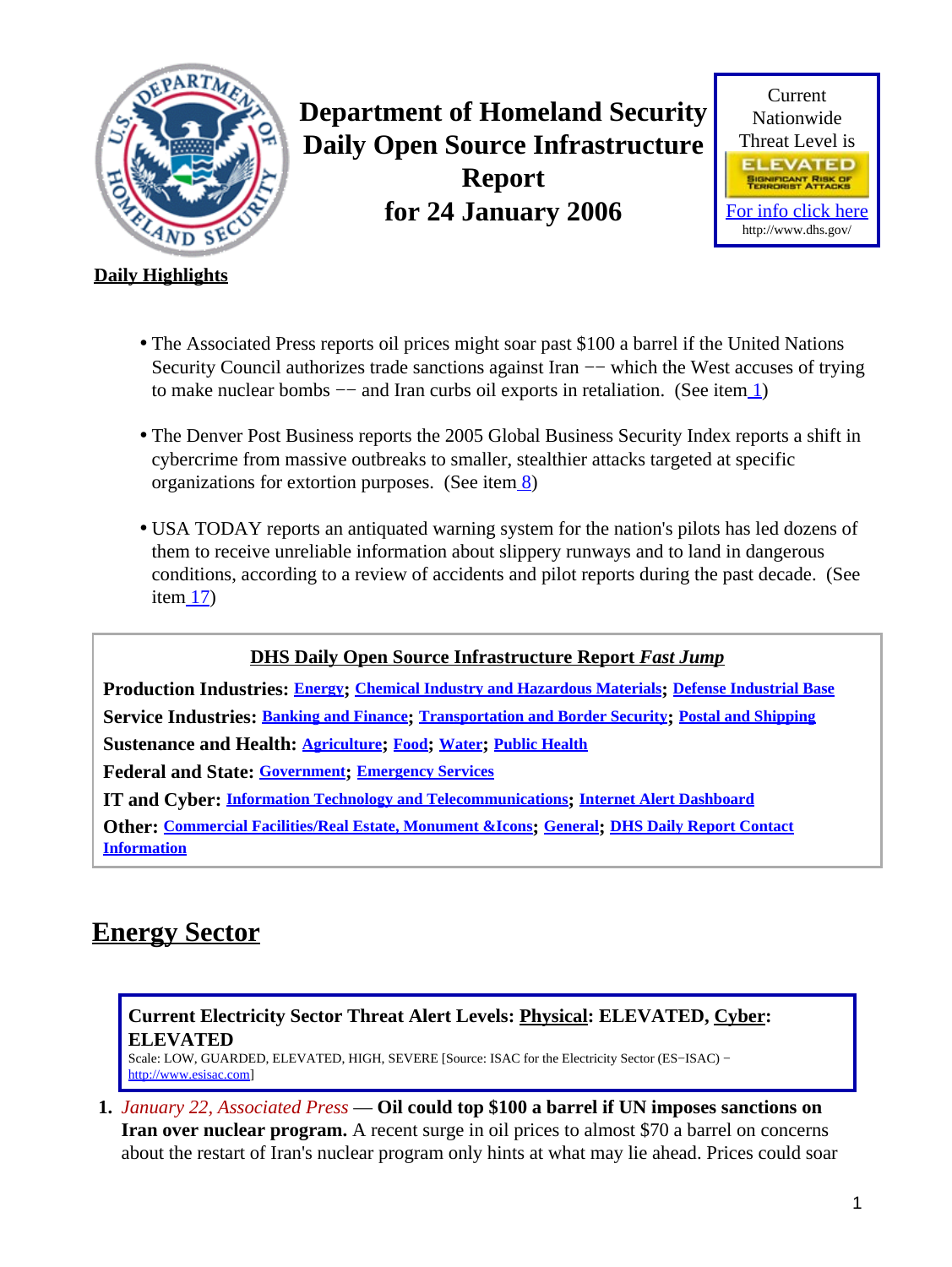past \$100 a barrel, experts say, if the UN Security Council authorizes trade sanctions against the Middle Eastern nation, which the West accuses of trying to make nuclear bombs, and Iran curbs oil exports in retaliation. A sharp global economic slowdown could follow. The United States and European nations face this dilemma as they decide whether to act. Iran, the second−largest oil producer within the Organization of the Petroleum Exporting Countries, exports roughly 2.5 million barrels per day −− one million barrels more than current excess production capacity worldwide. It also controls the strategic Strait of Hormuz, a critical shipping lane in the Middle East. "Even if Iran pulled a small amount of its oil off the market, say it pulled a half million barrels a day, I could see oil prices literally jumping over the \$100 per barrel mark," said James Bartis, of the Rand Corp. But other oil analysts say prices would likely not climb much higher than \$75 a barrel before strategic reserves would be released. Source[: http://www.moneysense.ca/news/company\\_news/shownews.jsp?cont](http://www.moneysense.ca/news/company_news/shownews.jsp?content=D8F9U2780_ap#) [ent=D8F9U2780\\_ap#](http://www.moneysense.ca/news/company_news/shownews.jsp?content=D8F9U2780_ap#)

- **2.** *January 22, Augusta Chronicle (GA)* — **Plan for nuclear storage bolsters security.** The Department of Energy (DOE) is preparing to consolidate plutonium at the Savannah River Site in one place to strengthen its defenses against terrorism and improve its ability to monitor the radioactive material. An unspecified amount will be moved from the site's F−Area, where it was produced for decades, to a former nuclear reactor where there are additional stockpiles, according to agency documents. "This will be a more secure, hardened facility," said Perry Holcomb, a member of the SRS Citizens Advisory Board that monitors site activities. At least two independent reports show that the upgrades are needed. One by the Defense Nuclear Facilities Safety Board in 2003 stated that current storage facilities at SRS lack proper fire protection, ventilation and filtration, and the ability to remove plutonium from storage containers to ensure its stability. A report by the Government Accountability Office last year reiterated those points and encouraged the DOE's planned changes. The agency's remodeling plans would make it possible to open plutonium containers for testing and provide the ability to monitor them from the outside, the agency's proposal states. A DOE committee is investigating the consolidation of excess plutonium from around the country in one place. Source[: http://chronicle.augusta.com/stories/012306/met\\_6302057.shtm l](http://chronicle.augusta.com/stories/012306/met_6302057.shtml)
- **3.** *January 21, Associated Press* — **Nigerian militia leader behind kidnappings threatens new attacks.** An American worker held hostage in Nigeria is sick and his kidnappers will kill three fellow hostages if he dies, a militant leader threatened Saturday, January 21. Brutus Ebipadei of the Movement for the Emancipation of the Niger Delta did not say why his group would kill hostages from Britain, Bulgaria and Honduras if he died. Ebipadei said the kidnappers refused to negotiate and he reissued a threat to launch new attacks on installations in the oil−rich Niger Delta. "Our demands are not negotiable. And failure to meet those demands means we will launch attacks on all oil installations to stop Nigeria's capacity to export oil," Ebipadei said. The militants demand the release of a former regional governor and a militant leader who pushed for greater local control of revenues from the delta. Nigeria, Africa's leading oil producer, exports about 2.5 million barrels of oil a day, making it the fifth−largest source of U.S. oil. A major Shell pipeline leading was blown up the next day and more attacks followed in other areas. The attacks have cut the OPEC−member nation's crude output by nearly 10 percent. Shell has evacuated hundreds of workers since the unrest began.

Source[: http://www.nctimes.com/articles/2006/01/22/news/nation/18\\_27 \\_341\\_21\\_06.txt](http://www.nctimes.com/articles/2006/01/22/news/nation/18_27_341_21_06.txt)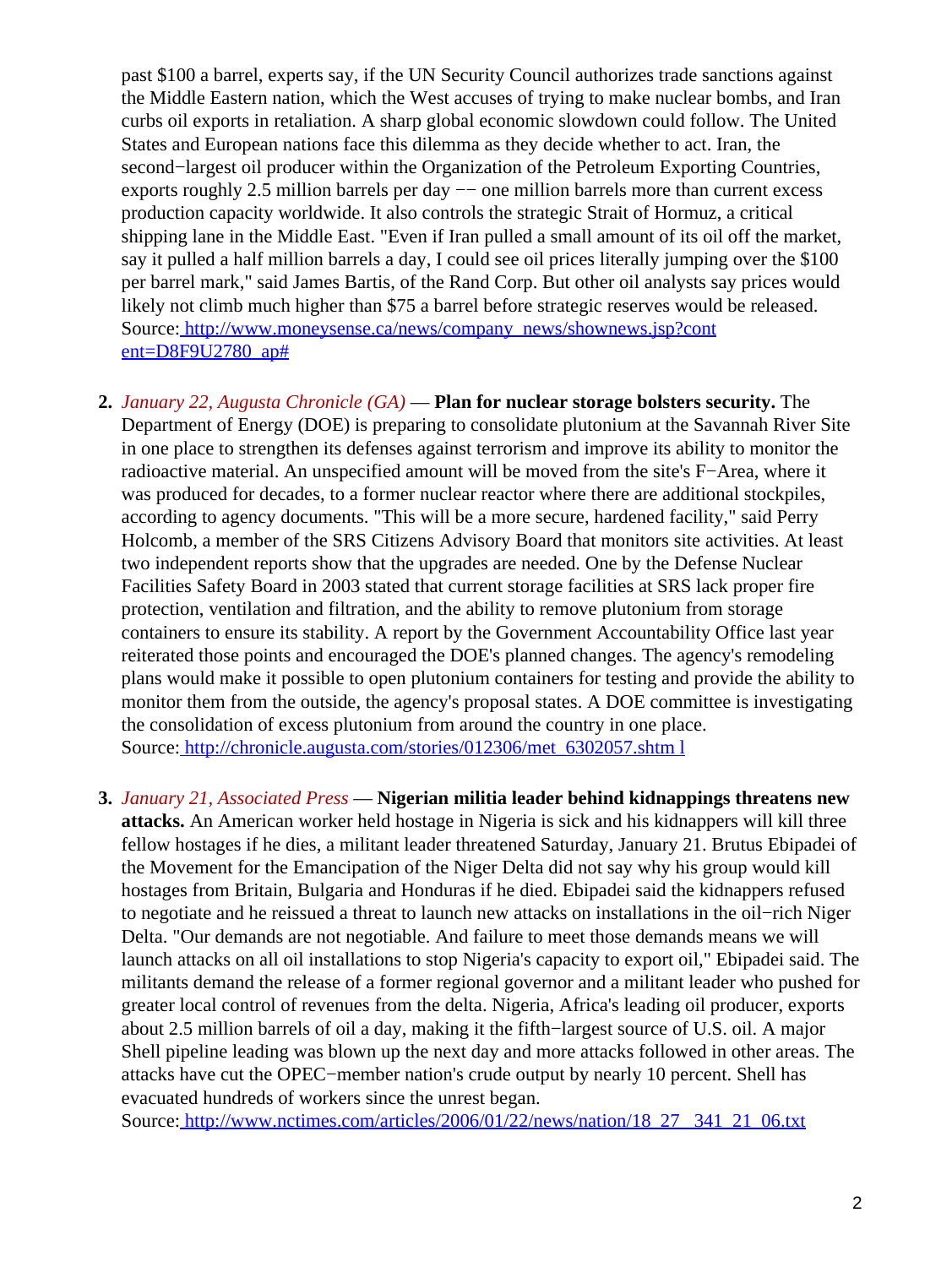- **4.** *January 19, Federal Energy Regulatory Commission* — **Federal Energy Regulatory**
	- **Commission reports gas supply adequate for winter.** According to a report released by the Federal Energy Regulatory Commission, gas supply appears to be adequate for this winter. Several other agencies' statistics take into account this year's warmer−than−normal winter temperatures. An Energy Information Administration's recent report indicated a net injection into U.S. storage, which is unusual for late December. This is largely due to the unseasonably warm weather, in addition to a lower level of withdrawal for every degree of cold weather this winter. Gas supply assessments show that progress continues in returning gulf production, slowing somewhat in the past month. The level of shut−in gas from the offshore, as reported by the Minerals Management Service, is now about 1.8 billion cubic feet (or Bcf) per day. Shut−in onshore Louisiana gas, which was reported as totaling as much as 2.0 Bcf/d immediately after hurricane Rita, is now down to a little less than 0.6 Bcf/d. Today, a little less than 2.4 Bcf/d is not flowing due to the hurricanes. Given weather conditions this winter, supply overall appears to be adequate for U.S. needs through the winter, though prices could still spike on cold weather and local deliveries could be affected by local factors.

Report: [http://www.ferc.gov/EventCalendar/Files/20060119153924−A−3−w eb.pdf](http://www.ferc.gov/EventCalendar/Files/20060119153924-A-3-web.pdf) Source[: http://www.ferc.gov/](http://www.ferc.gov/)

[[Return to top](#page-0-2)]

# <span id="page-2-0"></span>**Chemical Industry and Hazardous Materials Sector**

Nothing to report. [[Return to top](#page-0-2)]

## <span id="page-2-1"></span>**Defense Industrial Base Sector**

- **5.** *January 23, Federal Computer Week* — **Panel seeks changes to DoD acquisition system.** The Department of Defense (DoD) is reviewing eight major recommendations from an independent panel on how to fix the military's acquisition system. The panel's recommendations, issued in December 2005, cover every aspect of acquisition policy. The Defense Acquisition Performance Assessment (DAPA) Project, a panel of nine military, industry and education officials, was formed last summer to advise DoD on acquisition changes that could help speed delivery of weapon systems to the battlefield. The panel's most significant recommendation involves the creation of new organizations, called service systems commands, in the Army, Navy and Air Force. A four−star general or flag officer would lead the new organizations and report to the services' acquisition secretaries and top officers. Another recommendation calls for DoD's top acquisition official to budget and manage a modernization account. Paul Kern, a panel member and retired Army four−star general, said stable defense programs require industry to submit more realistic contract bids. Kern also said industry needs to reinvest more of its DoD sales revenue in research and development to preserve the military's technological superiority. DoD will publish the DAPA Project's final report later this month. The department will likely implement the recommendations in six−month intervals, Kern said. Source[: http://www.fcw.com/article92056−01−23−06−Print](http://www.fcw.com/article92056-01-23-06-Print)
- **6.** *January 20, Aviation Week* — **Net−centric defense leaders spell out needs from industry.** A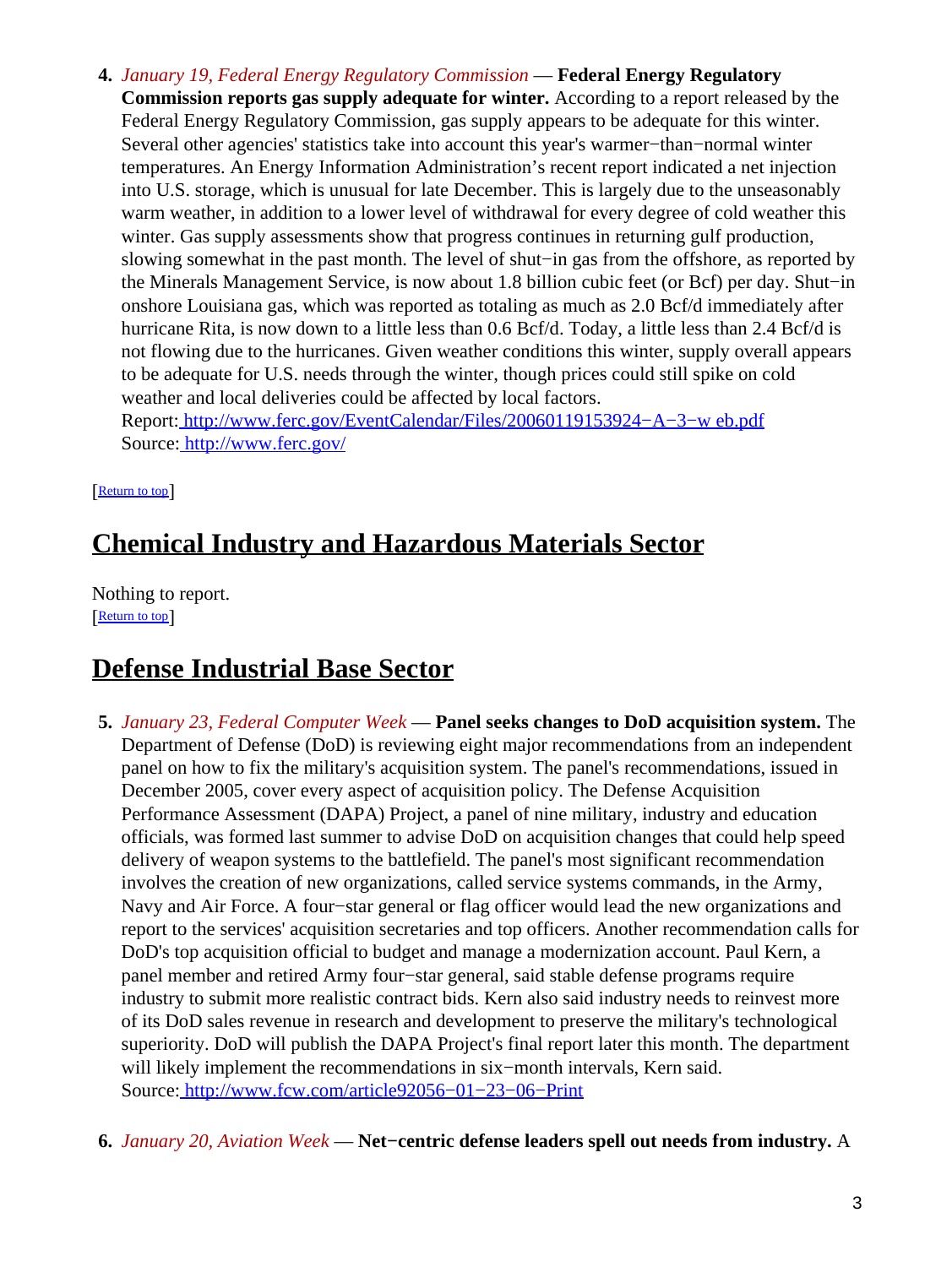star−laden panel of U.S. military leaders responsible for network−centric systems told industry contenders Thursday, January 19, to focus their product pitches on protecting networks, helping with limited spectrum allocation and assisting information sharing across disparate networks for the U.S. military, nongovernmental organizations and allied nations. The panel, which appeared at the Institute for Defense and Government Advancement's annual Network Centric Warfare conference in Washington, DC, indicated no revolution was likely in how the Department of Defense tries to implement a net−centric environment across the military arena, especially because of budget constraints, so companies proposing "paradigm shift" products will have a harder time. In response to an audience question from a small−business entrepreneur, Navy Rear Adm. Elizabeth Hight, principal director for Global Information Grid operations at the Defense Information Systems Agency (DISA), said DISA would continue to try to adopt existing systems across the domain before buying new ones. Next, military services and agencies are supposed to buy existing information technology on the commercial market, rather than contract for wholly new IT.

Source[: http://www.aviationnow.com/avnow/news/channel\\_aerospacedaily](http://www.aviationnow.com/avnow/news/channel_aerospacedaily_story.jsp?id=news/NETC01206.xml) [\\_story.jsp?id=news/NETC01206.xml](http://www.aviationnow.com/avnow/news/channel_aerospacedaily_story.jsp?id=news/NETC01206.xml)

**7.** *January 19, Aviation Week* — **To maintain interoperability, Air Force standards must be enforced in industry contracts.** A series of flight demonstrations at Eglin Air Force Base, FL, has helped confirm the idea that it will be possible to integrate air−to−ground weapons into network−centric operations, according to the U.S. Air Force. More than 140 bomb runs in 12 typical types of missions showed that various weapons can use standard methods to confirm their status after release from an aircraft, report it to networks, and provide information on their impact, just as testers planned, the Air Force said Tuesday, January 17. The demonstrations were carried out under the Weapons Data Link Network (WDLN) advanced concept technology demonstration (ACTD). The goal of the effort, which has been achieved, is to define a standard way for aircrew, ground controllers and air operations centers to have two−way communications with network−enabled weapons after they're already in flight, the Air Force said. Lynda Rutledge of Eglin's Air Armament Center said there will be some challenges. For one thing, if interoperability is to be maintained, standards must be strictly observed, meaning they must be enforced in contracts with industry, and that configuration control is vital.

Source[: http://www.aviationnow.com/avnow/news/channel\\_netdefense\\_sto](http://www.aviationnow.com/avnow/news/channel_netdefense_story.jsp?id=news/EGLIN01196.xml) [ry.jsp?id=news/EGLIN01196.xml](http://www.aviationnow.com/avnow/news/channel_netdefense_story.jsp?id=news/EGLIN01196.xml)

[[Return to top](#page-0-2)]

# <span id="page-3-1"></span>**Banking and Finance Sector**

<span id="page-3-0"></span>**8.** *January 23, Denver Post Business (CO)* — **Hackers' attacks more calculating.** IBM's annual security index shows fewer mass attacks, but a rise in stealth attacks that are useful for extortion. Attacks on computer systems are down, but more skillfully planned, according to a report released Monday, January 23, by IBM. The year−end 2005 Global Business Security Index reports a shift in cybercrime from massive outbreaks to smaller, stealthier attacks targeted at specific organizations for extortion purposes. David Mackey, head of the team compiling the report, said "In 2005, we saw almost a complete dropoff with mass outbreaks...What has sprung up is an underground economy for credit card information or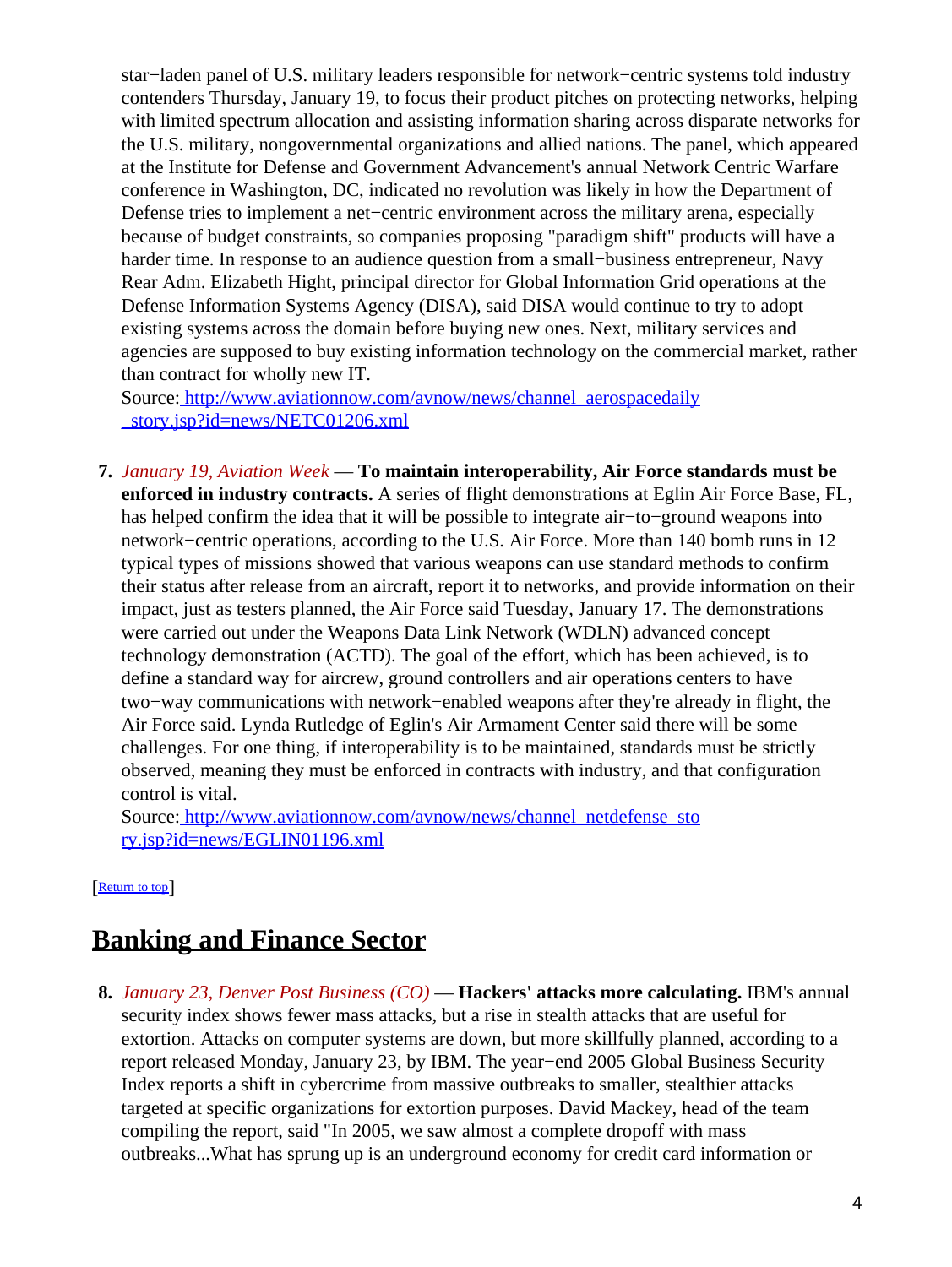extortion." Trends in 2006 are likely to include an increased use of "botnets" to undertake malicious online activity. Attacks on large corporations from insiders also pose greater risks. Mackey said software that can attack cell phones and PDAs, specifically phones using Bluetooth technology, are at risk in 2006, as attackers develop more sophisticated software. In 2005, one in every 36 e−mails contained a virus or Trojan horse, compared to 2004, when one in every 16 e−mails contained malicious software. Phishing threats are on the rise, with one in every 304 e−mails being a hoax, compared to one in every 943 in 2004. Source[: http://www.denverpost.com/portlet/article/html/fragments/pri](http://www.denverpost.com/portlet/article/html/fragments/print_article.jsp?article=3426261) [nt\\_article.jsp?article=3426261](http://www.denverpost.com/portlet/article/html/fragments/print_article.jsp?article=3426261)

- **9.** *January 23, MarketWatch* — **UK banks keeping up with scammers.** UK banks are responding to scamming attacks by devoting more staff to fighting fraud, teaching staff through training courses how to spot fraud, said Ken Farrow, head of anti−fraud operations at Lloyds TSB (LYG). Barclays PLC (BCS), which has larger credit−card operations, has increased its anti−fraud staff to 550 from about 400 two years ago. "Sleeper" fraud, a practice in which scammers either create a fake identity or use another person's to open a new account with a bank, is on the rise. For several months scammers use the account as any normal customer would and build a good credit rating. Then they take out a loan or charge their credit cards to the max and disappear. Sleeper fraud in which the used identity is that of someone who has died rose by 60 percent last year to about 112,000 cases, the fastest rate of any type of identity fraud in the country, according to CIFAS, the UK's bank fraud protection service. A relatively new type of fraud that is particularly worrying involves a gang of impostors getting jobs within a bank and stealing information after establishing the trust of other employees. Source[: http://www.marketwatch.com/tools/quotes/newsarticle.asp?guid](http://www.marketwatch.com/tools/quotes/newsarticle.asp?guid=%7BE39D0E44-8F2A-4153-8785-235116A64E67%7D&dist=rss&siteid=mktw) [=%7BE39D0E44−8F2A−4153−8785−235116A64E67%7D&dist=rss&siteid= mktw](http://www.marketwatch.com/tools/quotes/newsarticle.asp?guid=%7BE39D0E44-8F2A-4153-8785-235116A64E67%7D&dist=rss&siteid=mktw)
- **10.** *January 21, Associated Press* — **National Guard officers' personal information stolen.** A briefcase containing personal information about hundreds of California National Guard officers was stolen from an employee's vehicle, officials said. National Guard spokesperson Maj. Jon Siepmann declined to say where in California the Saturday, January 7 break−in occurred because the thief may not realize the importance of what was stolen. Siepmann said, "Somebody broke into a car and stole a briefcase...It's not apparent that they had any idea what was in the briefcase." The names were included, along with the Social Security numbers and dates of birth of the officers, according to a memo distributed Wednesday, January 18, by Maj. Gen. Jeffrey L. Gidley. The memo was sent to warn Guard officers that their personal information could be used and to be on the alert for possible identity theft. Source[: http://www.nctimes.com/articles/2006/01/22/military/21\\_17\\_20 1\\_21\\_06.txt](http://www.nctimes.com/articles/2006/01/22/military/21_17_201_21_06.txt)

#### [[Return to top](#page-0-2)]

### <span id="page-4-0"></span>**Transportation and Border Security Sector**

**11.** *January 23, Department of Transportation* — **More freight moves over transportation system than previously reported.** More freight moves on the nation's transportation system than previously reported and almost one out of 10 tons of freight shipments is related to international trade, according to "Freight in America," a new report from the Department of Transportation's Bureau of Transportation Statistics (BTS). Working jointly on the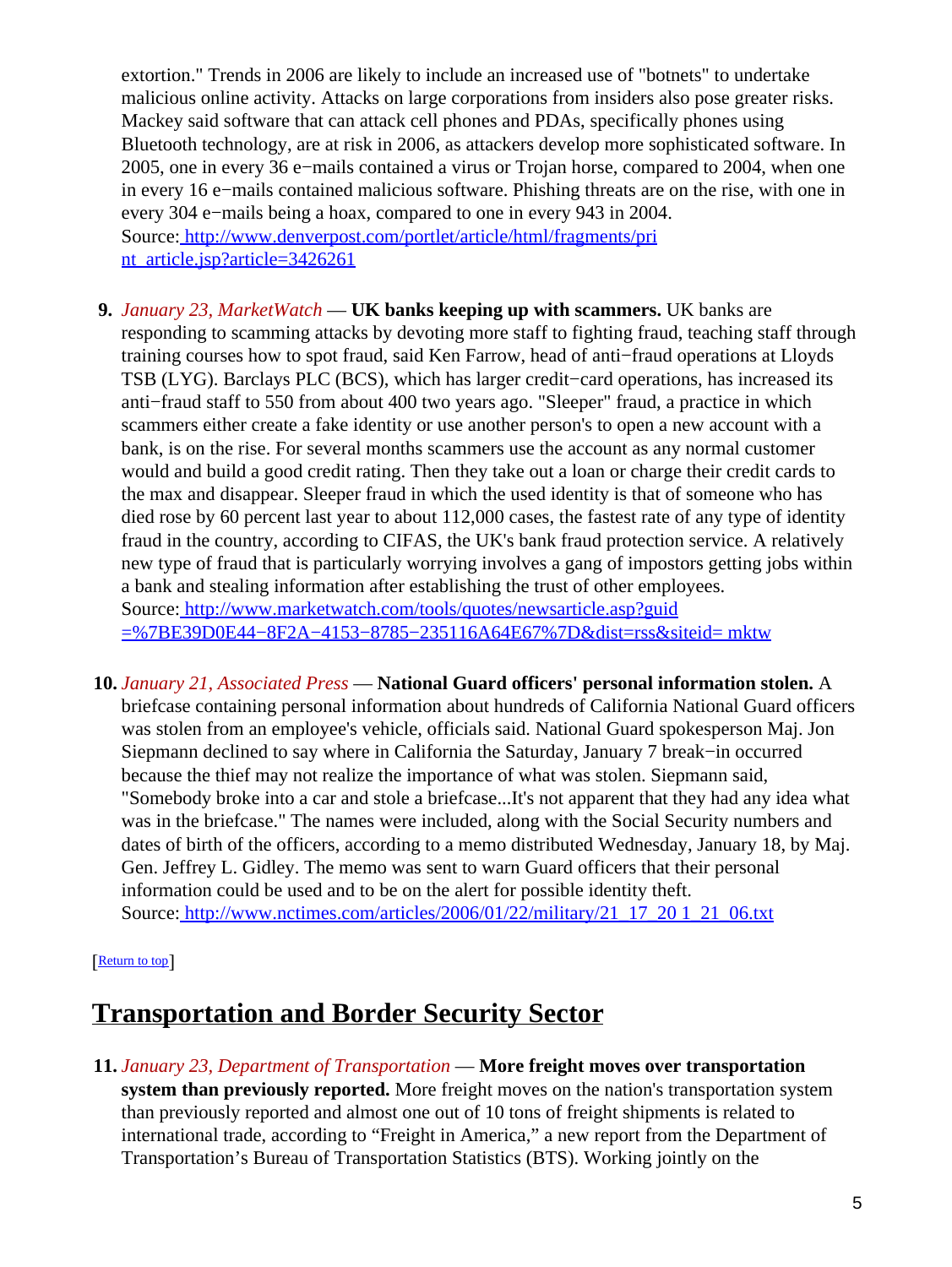calculations, BTS, a part of the Research and Innovative Technology Administration, and the Department's Federal Highway Administration estimate that over 19 billion tons of freight, valued at \$13 trillion, was carried over 4.4 trillion ton−miles in 2002. These new estimates include previously uncovered sectors such as construction, retail, services, and municipal solid waste. In other trends, the BTS report finds that growing demand for more efficient and faster delivery of high−value, low−weight products is changing the structure of the freight industry, creating new alliances among shippers, carriers, and logistics providers. At the same time, enormous volumes of bulk commodities −− whether grains, lumber, ores, coal, or oil −− continue to move into, out of, and within the United States.

Report:<http://www.bts.gov/>

Source[: http://www.dot.gov/affairs/bts0406.htm](http://www.dot.gov/affairs/bts0406.htm)

**12.** *January 23, Business Travel News* — **Port Authority to improve passenger flow.** The board of commissioners of the Port Authority of New York and New Jersey, which operates John F. Kennedy International Airport (JFK), LaGuardia Airport, and Newark Liberty International Airport, recently approved a \$5 billion budget for 2006 that includes major investments in those three facilities, focused on getting passengers into and through the airport more quickly. Specifically, the 2006 budget funds the construction of a new terminal at JFK and renovations and improvements at Terminal B at Newark Liberty. There is planning money included in the budget to look at potential future upgrades at Newark and LaGuardia. Also, the long−term plan calls improved rail connections for all three New York−area airports, for the purchase of additional trains and cars for the AirTrains serving Newark and JFK, and "a one−seat ride from JFK to Midtown Manhattan." It also calls for a \$520 million investment to extend PATH service from Newark's Penn Station to Newark Liberty Airport. Source[: http://www.btnmag.com/businesstravelnews/headlines/frontpage](http://www.btnmag.com/businesstravelnews/headlines/frontpage_display.jsp?vnu_content_id=1001882598)

[\\_display.jsp?vnu\\_content\\_id=1001882598](http://www.btnmag.com/businesstravelnews/headlines/frontpage_display.jsp?vnu_content_id=1001882598)

- **13.** *January 23, Associated Press* — **Approval expected for Gary/Chicago airport funds.** The Department of Transportation is expected to approve \$57.8 million to expand and improve the Gary/Chicago International Airport. The approval could bring more than 300 new jobs to the area and help the airport stake its claim as the third major airport in the Chicago area, officials said in a news release last week. The expansion would enable larger jets to land at the airport and increase the size of the runway's safety zones. The Gary airport is one of 300 airports nationwide that does not meet the latest runway safety standards. Officials for years have discussed whether a third Chicago area airport was needed to help relieve congestion at O'Hare and Midway airports. Gary has requested about \$90 million over the next 10 years to extend runways and terminals for a predicted threefold increase in passengers by 2012. Officials have also been trying to attract airlines. Recently, airport officials were disappointed when Hooters Air temporarily stopped service from the airport. Service is expected to resume in March. Currently, no carrier is providing scheduled passenger service from Gary. Source[: http://www.southbendtribune.com/apps/pbcs.dll/article?AID=/2](http://www.southbendtribune.com/apps/pbcs.dll/article?AID=/20060123/News01/601230325/CAT=News01) [0060123/News01/601230325/CAT=News01](http://www.southbendtribune.com/apps/pbcs.dll/article?AID=/20060123/News01/601230325/CAT=News01)
- **14.** *January 23, Logistics Management* — **Tulsa's Port of Catoosa returning to normal shipping levels.** Port of Catoosa officials said shipping activity is approaching normal levels after Hurricane Katrina pounded New Orleans last year. The hurricane not only lashed New Orleans' harbor −− where most of the Port of Catoosa's inbound goods originate −− but it also increased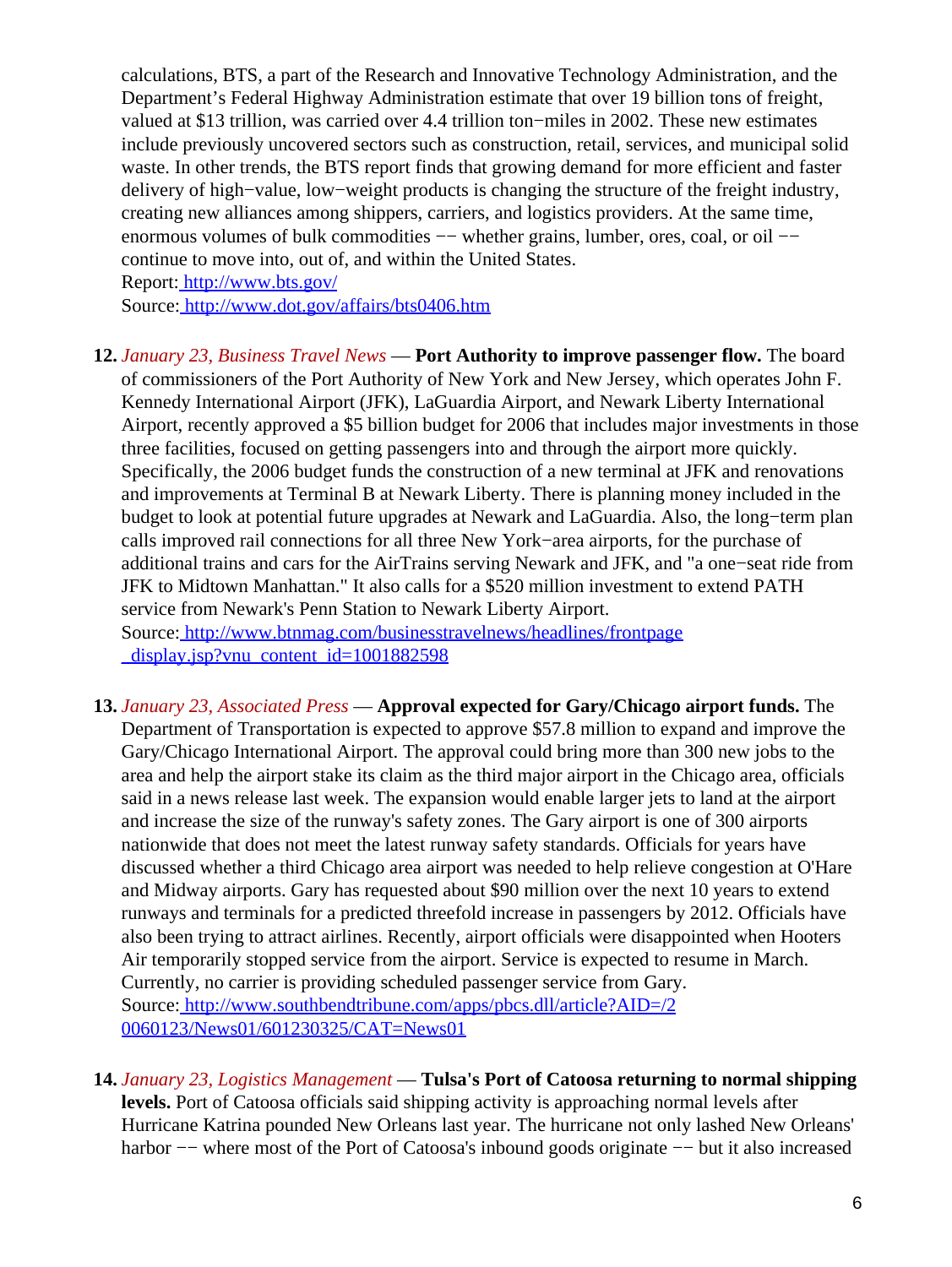energy and barge transportation costs, said Steve Kissee, chairman of the City of Tulsa−Roger County Port Authority. Shipping tonnage totaled 1.8 million tons in 2005, down from 2.2 million tons of cargo in 2004. "As the ports of New Orleans and Baton Rouge make necessary repairs to their infrastructures, shipping is returning to normal. We now have a substantial fleet of barges in our harbor. With new waterway users coming on line, we foresee a much better shipping year in 2006," said Kissee. In December, shipments of inbound steel and pipe, molasses, dry fertilizer and caustic soda were up, the port authority said. Outbound shipments of project cargo, soy products, liquid fertilizer and miscellaneous grain were down, and outbound gypsum and wheat were up.

Source[: http://www.logisticsmgmt.com/index.asp?layout=articleXml&xml Id=347359341](http://www.logisticsmgmt.com/index.asp?layout=articleXml&xmlId=347359341)

#### **15.** *January 23, Associated Press* — **Nearing end of bankruptcy, ATA expands service.** ATA

Airlines will add service to four cities and increase flights to Hawaii, the first sign of the airline's business plan once it emerges from federal bankruptcy protection in the coming weeks. Monday, January 23's announcement comes after months of gate closures and layoffs and signals a return to the airline's roots as a carrier focused on travel to popular vacation destinations. "With this announcement, we return to one of the core strengths on which ATA was built −− leisure travel −− while growing in a market that has been historically successful for our company," chief executive John Denison said in a statement. Starting in April, the Indianapolis−based carrier will begin flying from Houston's William P. Hobby Airport to New York. The airline will also begin flying from Hilo International Airport in Hawaii, Oakland International Airport and Ontario International Airport, near Los Angeles. ATA, and its parent company ATA Holdings, are expected to emerge from Chapter 11 bankruptcy protection in late February. ATA was founded in 1973, flying charter trips to leisure destinations. After becoming a passenger carrier in the 1980s, the airline grew to be the nation's 10th largest carrier before filing for bankruptcy in October 2004.

Source[: http://www.usatoday.com/travel/news/2006−01−23−ata−grows\\_x.h tm](http://www.usatoday.com/travel/news/2006-01-23-ata-grows_x.htm)

- **16.** *January 23, Associated Press* — **Serbia−Montenegro train falls into ravine.** A packed passenger train derailed Monday, January 23, and plunged into a steep river canyon in a forest outside the Montenegrin capital, killing at least 10 people and injuring more than 100, police and witnesses said. The train derailed near Bioce, a village about nine miles northeast of Podgorica, shortly after 4 p.m. local time, as it emerged from a tunnel above the Moraca River, police said. Police, medical workers and volunteers were pulling bodies from the 328−foot ravine. At least 106 injured passengers, including 10 children, were taken to the main hospital in Podgorica, said its head, Miodrag Djurovic. He appealed for blood donors. Interior Minister Jusuf Kalomperovic said initial reports indicated the train's brakes may have failed. Source[: http://www.forbes.com/entrepreneurs/feeds/ap/2006/01/23/ap24 69616.html](http://www.forbes.com/entrepreneurs/feeds/ap/2006/01/23/ap2469616.html)
- <span id="page-6-0"></span>**17.** *January 22, USA TODAY* — **Runway reports often unreliable.** An antiquated warning system for the nation's pilots has led dozens of them to receive unreliable information about slippery runways and to land in dangerous conditions, according to a USA TODAY review of accidents and pilot reports during the past decade. In at least 42 cases since 1995, pilots of commercial and corporate aircraft reported skidding off runways after receiving reports that the runways were safe. The reports shed light on the weaknesses of a warning system in which pilots rely on other pilots who have landed recently on slick runways to report conditions on a scale that ranks braking from "good" to "nil." The reports, relayed by air traffic controllers, are subjective,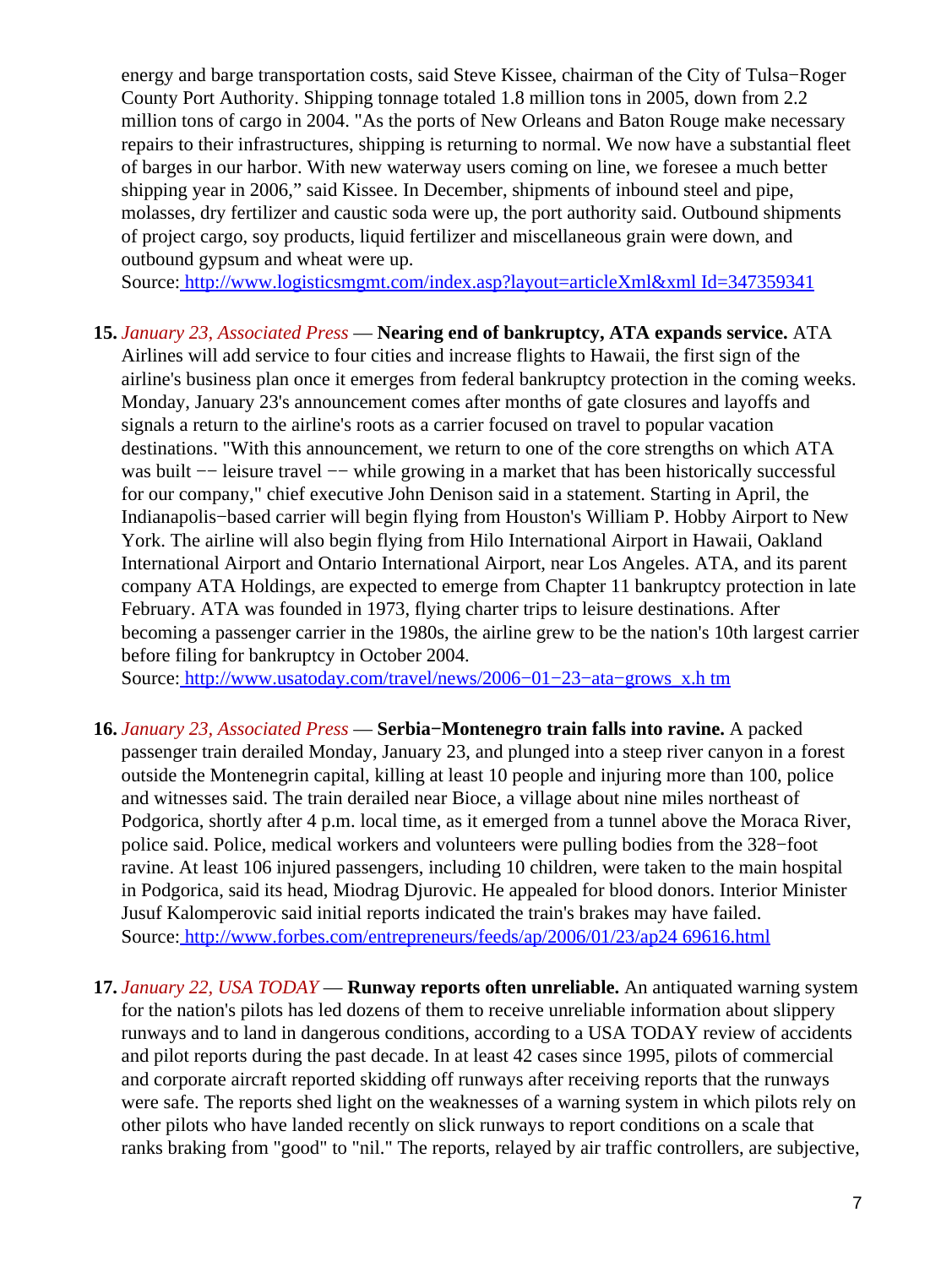and the braking abilities of different types of planes vary. Among the issues being investigated are the condition of the runway and the information passed to pilots by controllers, says Keith Holloway, a spokesperson for the National Transportation Safety Board (NTSB). Pilots and investigators have long complained that pilots aren't given enough information about slippery runways, accident records show. The NTSB has issued recommendations for a better system since 1982, when two passengers died at Boston's Logan International Airport when a World Airways DC−10 skidded off the end of an icy runway and broke apart.

Source[: http://www.usatoday.com/travel/news/2006−01−22−runway−warnin gs\\_x.htm](http://www.usatoday.com/travel/news/2006-01-22-runway-warnings_x.htm)

[[Return to top](#page-0-2)]

# <span id="page-7-0"></span>**Postal and Shipping Sector**

Nothing to report. [[Return to top](#page-0-2)]

# <span id="page-7-1"></span>**Agriculture Sector**

**18.** *January 23, Indiana Ag Connection* — **Tree−killing beetle found in central Indiana.** The beetle that has killed or damaged millions of ash trees has been found in suburban Indianapolis, IN, far beyond its previously known range. The emerald ash borers (EAB) were found by city tree−trimming crews a couple weeks ago, but an expert said the infestation could be seven years old. Indiana Department of Natural Resources officials on Friday, January 20, ordered restrictions on the movement of ash products in Hamilton County, which includes Carmel, and neighboring Marion County, which includes Indianapolis, in an attempt to slow the beetle's spread. Officials said they did not know how far the beetles might have ranged from the Carmel site, but another possible infestation in neighboring Fishers was being investigated. The beetle was first noticed in Michigan during 2002 and has blanketed most of Lower Michigan and appeared in northern parts of Indiana and Ohio and southern Ontario, Canada. Jodie Ellis, Purdue University's exotic insects education coordinator, said the beetle−infested trees in Carmel had been traced to nursery stock that originated in Michigan. EAB has killed or infested 15 million trees in Michigan, with some 200,000 more trees destroyed in Ohio. More than 100,000 ash trees have been cut and burned in Indiana since April 2004. EAB information:<http://www.emeraldashborer.info/>

Source[: http://www.indianaagconnection.com/story−state.cfm?Id=43&yr= 2006](http://www.indianaagconnection.com/story-state.cfm?Id=43&yr=2006)

**19.** *January 23, Associated Press* — **Pimlico under quarantine for equine virus.** Pimlico Race Course, in Baltimore, MD, is under quarantine because of an outbreak of the equine herpes virus at the track. Since January 1, 11 horses have shown signs of the virus, prompting the Maryland Department of Agriculture to place an "investigational animal hold order" on three barns. Two horses were euthanized and tested positive for the virus. Equine herpesvirus−1, also known as "rhino," causes upper respiratory infection and can cause neurological disease. There is no reliable method to prevent the neurological form of EHV−1 infection. "This is a precautionary measure," said Lou Raffetto, chief operating officer for the Maryland Jockey Club. "It is in our best interest to restrict the movement in and out of Pimlico until we see the outcome of the tests on the horse in Barn A." A ninth horse in Barn A showed signs of the virus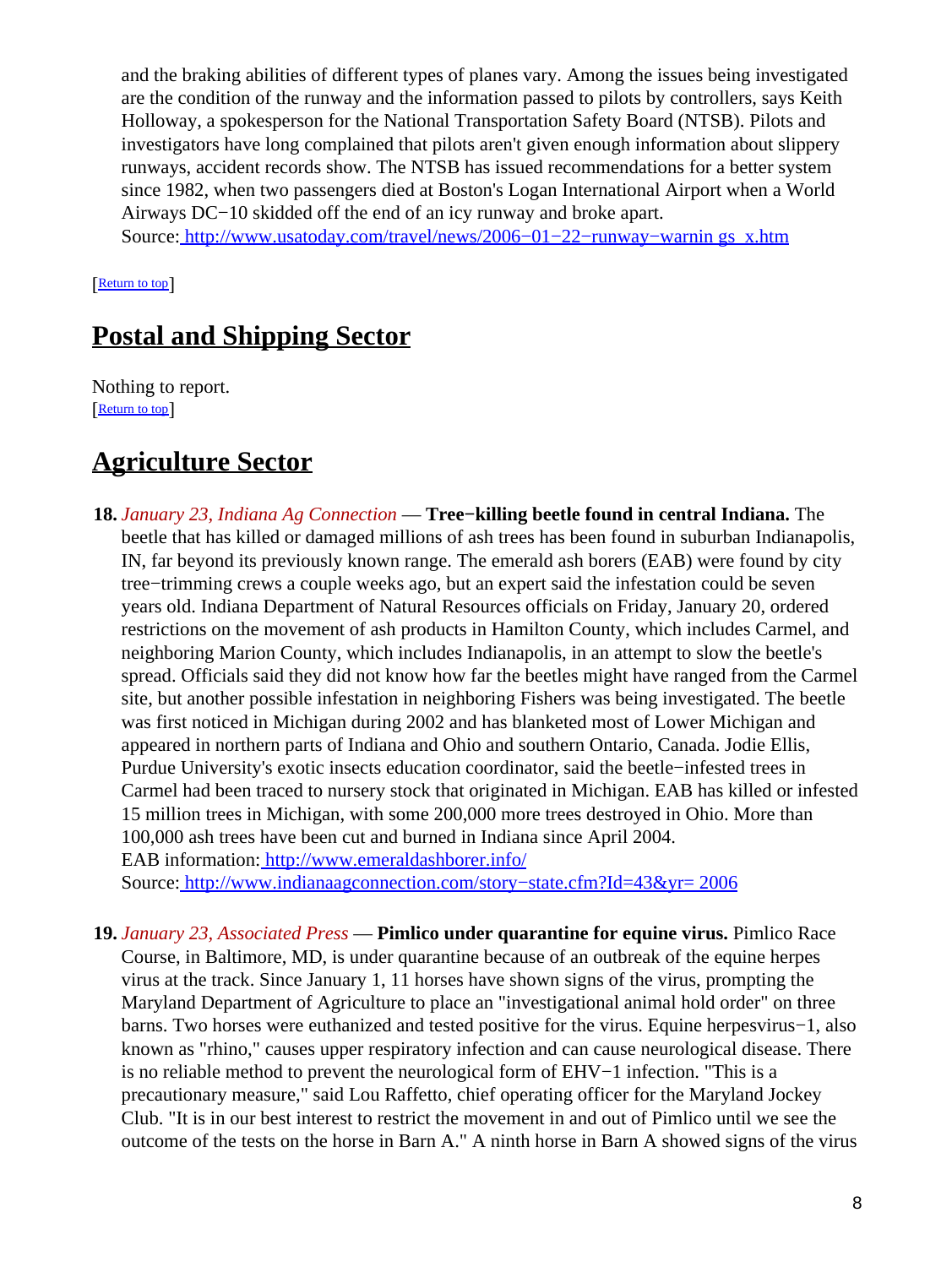on Thursday, January 19. Eight horses from Barns 5 and 6 are currently in isolation in the detention barn.

Equine Herpes virus information:

[http://www.vet.uga.edu/vpp/IVM/ENG/ERD/EHV−4and1.html](http://www.vet.uga.edu/vpp/IVM/ENG/ERD/EHV-4and1.html) Source[: http://www.thewbalchannel.com/news/6359311/detail.html](http://www.thewbalchannel.com/news/6359311/detail.html)

- **20.** *January 23, Japan Economic Newswire* — **Japan's 22nd mad cow disease case confirmed in Hokkaido.** A five−year and four−month−old cow that died last week on a Hokkaido farm had mad cow disease –– the 22nd case in Japan, the Ministry of Agriculture, Forestry and Fisheries said Monday, January 23. The cow was born in September 2000, before the 2001 implementation of a ban on meat−and−bone meal suspected of being a cause of the disease, formally called bovine spongiform encephalopathy (BSE). The Hokkaido prefectural government will investigate the route of the BSE infection analyzing feeds, the ministry said. Source[: http://www.tmcnet.com/usubmit/−japans−22nd−mad−cow−disease−c](http://www.tmcnet.com/usubmit/-japans-22nd-mad-cow-disease-case-confirmed-hokkaido-/2006/01/23/1306590.htm) [ase−confirmed−hokkaido−/2006/01/23/1306590.htm](http://www.tmcnet.com/usubmit/-japans-22nd-mad-cow-disease-case-confirmed-hokkaido-/2006/01/23/1306590.htm)
- **21.** *January 23, Associated Press* — **Canada reports positive test for mad cow disease.** A cow from an Alberta farm has tested positive for mad cow disease, officials said Monday, January 23. Brian Evans, Canada's chief veterinary officer, said it was found in an animal approximately six years old. Evans said it did not enter the human food or animal−feed systems. Mad cow disease is the common name for bovine spongiform encephalopathy (BSE). The result was a new setback for Canadian ranchers who were hit hard after the U.S. banned cattle imports in May 2003 following the country's first case of mad cow disease. The U.S. border reopened to young Canadian cattle in July 2005. "This case, of course, is unwelcome but it's not unexpected," Evans said, adding the cow's "age and geographic location are consistent with Canada's three previous BSE cases." Canadian beef recently also returned to some supermarket shelves in Tokyo following the lifting of a two−year ban on imports. Japanese officials agreed to allow beef from North America back into the marketplace −− provided it came from animals under 21 months. Entry into Japan is considered key to the long−term recovery plan of Canada's battered beef industry. The scare has cost the industry \$5.7 billion. Source[: http://www.chron.com/disp/story.mpl/ap/world/3605914.html](http://www.chron.com/disp/story.mpl/ap/world/3605914.html)
- **22.** *January 22, Charleston Gazette (WV)* — **Computer mapping makes biologists' jobs easier.** As the West Virginia Division of Natural Resources' (DNR) Geographic Information System specialist, Mike Dougherty is helping biologists to know with pinpoint precision where on the state's landscape problems have cropped up and where solutions are needed. "In years past, biologists made management decisions based on a bunch of pins stuck in a topographic map," said Dougherty. "Now, using computers, we can overlay maps with all sorts of information and get a much better picture of what's going on." As an example, Dougherty cited the DNR's ongoing study of chronic wasting disease (CWD). "If that had happened 20 years ago, the teams that went out and shot deer to sample for CWD would have plotted each animal's location on a grid drawn over a county highway map," Dougherty said. "That system required a certain amount of guesswork as to the animals' location. "Now the teams carry Global Positioning System receivers, which record the location of each animal with less−than−a−meter accuracy. We store those locations in a database make computer−generated maps with them. On those maps, we can overlay information we already have — such as habitat, land use, roads, rivers, and ridges." Recent projects include mapping of the state's wildlife management areas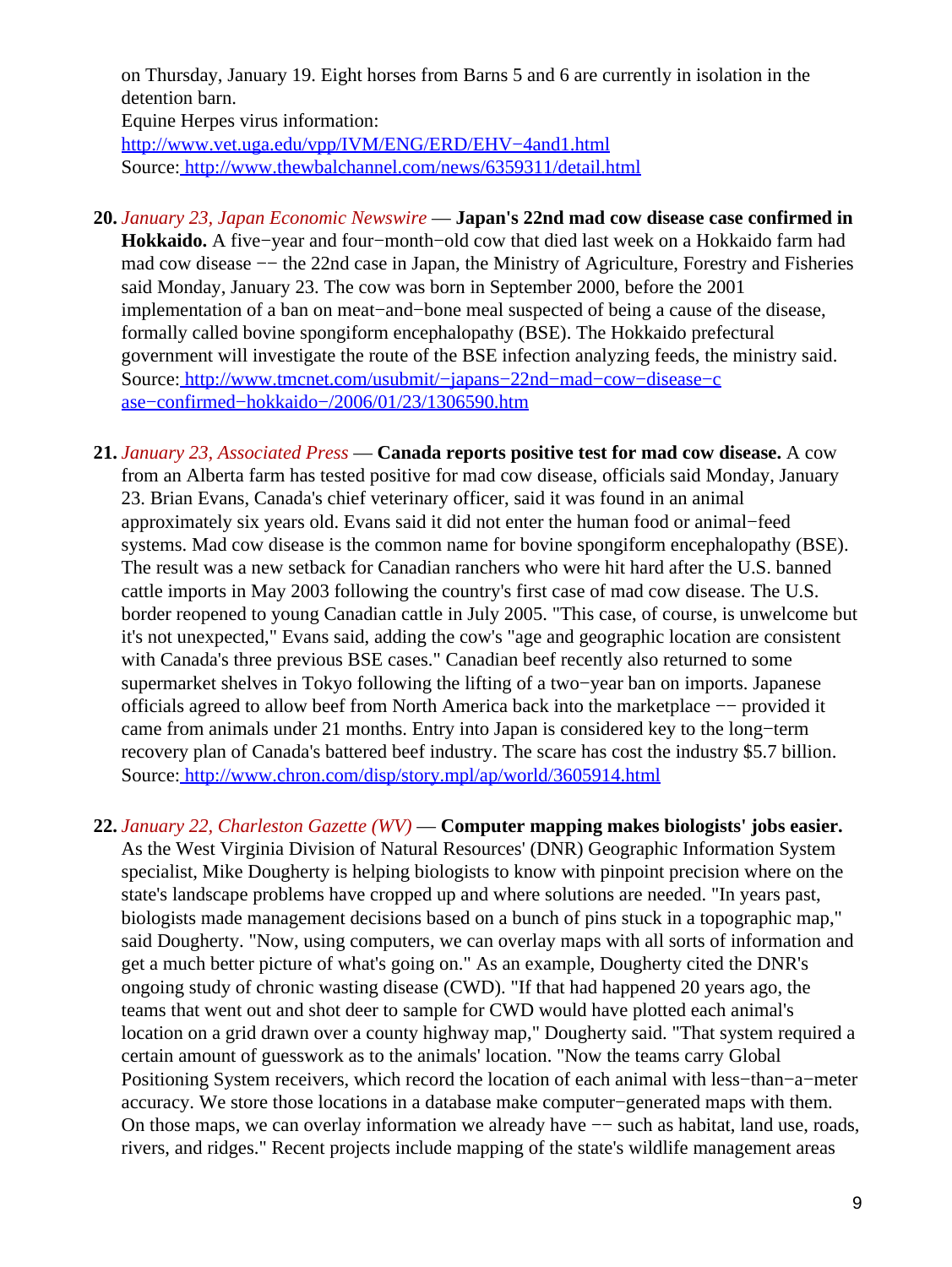and catch−and−release trout streams. Source[: http://www.tmcnet.com/usubmit/2006/01/22/1304291.htm](http://www.tmcnet.com/usubmit/2006/01/22/1304291.htm)

[[Return to top](#page-0-2)]

# <span id="page-9-0"></span>**Food Sector**

**23.** *January 23, Associated Press* — **Japan to inspect all U.S. beef imports.** Japan has ordered inspections of all U.S. beef imported over the past month, calling for a full explanation of a U.S. violation of the countries' beef pact. Japan halted U.S. beef imports last week after inspectors found spinal bone in an American veal shipment, renewing fears of mad cow disease. The halt came only a month after Tokyo partially lifted its two−year−old ban on U.S. beef. Deputy Secretary of State Robert Zoellick called the prohibited bone material an unacceptable mistake and expressed "sincere regret" in a meeting with Agriculture Minister Shoichi Nakagawa on Sunday, January 22. A delegation of U.S. agriculture officials headed to Japan on Monday, January 23. Chief Cabinet Secretary Shinzo Abe said no U.s. beef would be allowed into Japan until Washington explains to Tokyo's satisfaction how the violation happened and what the U.S. will do to prevent a recurrence. Japan banned American beef imports in 2003 after the first detection of mad cow disease in the U.S. herd. Last month Japan resumed imports. Japan was previously the most lucrative overseas market for U.S. beef, buying some \$1.4 billion worth in 2003. Japan's decision to halt imports again spurred supermarkets and restaurants to pull American beef from menus and shelves. Source[: http://www.bradenton.com/mld/bradenton/business/13688882.htm](http://www.bradenton.com/mld/bradenton/business/13688882.htm)

[[Return to top](#page-0-2)]

## <span id="page-9-1"></span>**Water Sector**

**24.** *January 23, Medford News (OR)* — **New software tool to protect drinking water.** Hundreds of thousands of bodies of surface water help supply the U.S. with its drinking water. If a chemical or biological contaminant were accidentally or intentionally introduced into a drinking water source, knowing what threat it posed to the public would be essential. Incident commanders need timely and accurate information to guide their decisions on deploying first responders," said Douglas Ryan, manager of the Pacific Northwest Research Station's Aquatic and Land Interactions Program. "This information often can be drawn from sources that already exist, but they are scattered and usually not quickly available in emergencies." Ryan organized an interagency effort to develop ICWater, an incident command tool designed to help protect drinking water in an emergency. ICWater is a computer−based tool that integrates multiple information sources and data from incident commanders at the scene of a surface water contamination. It produces maps, tables, and charts that tell incident commanders if drinking water intakes are in the contaminant's path, and when and in what concentration the contaminant will reach the intakes. ICWater is currently used by water utilities and state hazardous materials response teams in Oregon and Washington, the National Oceanic and Atmospheric Administration (NOAA), and the U.S. Environmental Protection Agency in the Ohio Valley.

Source[: http://www.medfordnews.com/articles/index.cfm?artOID=327090& cp=10996](http://www.medfordnews.com/articles/index.cfm?artOID=327090&cp=10996)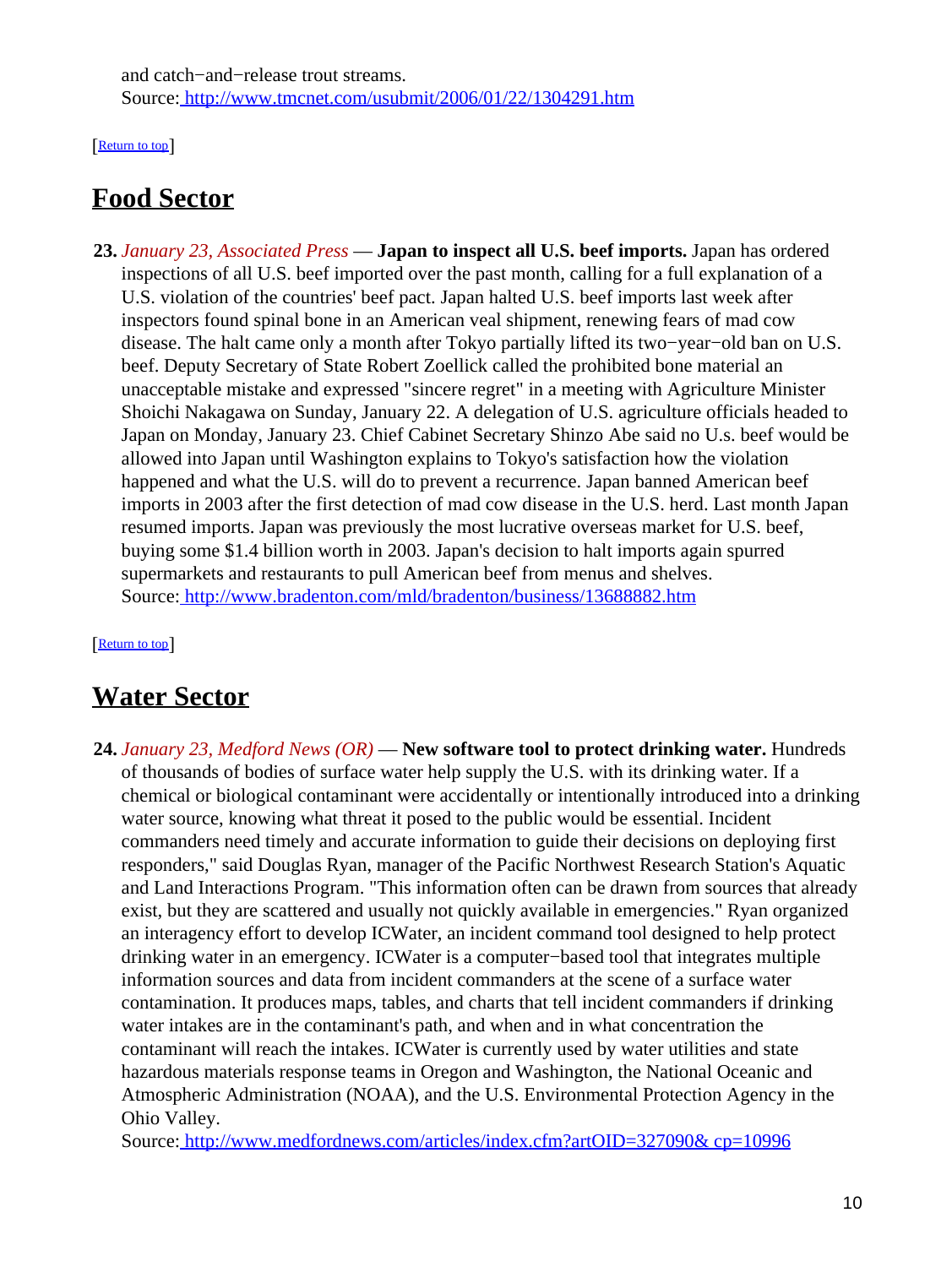### <span id="page-10-0"></span>**Public Health Sector**

- **25.** *January 23, Agence France−Presse* — **Woman becomes China's 10th human bird flu case.** China's health ministry has announced the country's 10th human bird flu case, a 29−year−old woman who was in critical condition after contracting the virus. The woman, from Jinhua Town of Chengdu City, is hospitalized in Chengdu, in southwest China's Sichuan province. She showed symptoms of fever and pneumonia on January 12 and was found to be infected with the H5N1 strain of bird flu five days later in tests carried out by the Sichuan provincial center for disease control and prevention. The ministry did not say if there was an outbreak of the disease in poultry where she lived. China has so far reported more than 30 outbreaks of bird flu among animals since the beginning of last year, with most appearing since October 2005. Source[: http://news.yahoo.com/s/afp/20060123/hl\\_afp/healthfluchina\\_0 60123155541](http://news.yahoo.com/s/afp/20060123/hl_afp/healthfluchina_060123155541)
- **26.** *January 22, Howard Hughes Medical Institute* — **Malaria parasites develop in lymph nodes.** In the first quantitative, real−time imaging study of the travels of the malaria parasite Plasmodium through mammalian tissue, researchers found the parasites developing in an unexpected place: the lymph nodes. The parasites' presence in the lymph nodes almost certainly has implications for the mammalian immune response, said Robert Ménard, who led the study. "Parasite development in lymph nodes could be one reason there is so much tolerance to these parasites." When a mosquito infected with Plasmodium bites a mammal, the immature parasites travel to the animal's liver, which, until now, scientists thought was the only place they could develop. Once they have developed, the parasites burst out of the liver cells and infect red blood cells, beginning the onset of malaria. No one had measured directly how many parasites a mosquito bite transmits or where else in a mammal's body they travel, said Ménard. To find out, he and his colleagues infected mosquitoes with fluorescently tagged Plasmodium parasites, and then allowed the mosquitoes to bite a mouse. From each bite, they found an average of 20 parasites in the animal's skin. After leaving the skin, the parasites invaded blood vessels. About 25 percent of the parasites were drained by lymphatic vessels and ended up in lymph nodes. Source[: http://www.hhmi.org/news/menard20060122.html](http://www.hhmi.org/news/menard20060122.html)

#### **27.** *January 21, Coos Bay World (OR)* — **Hospital finds 46 percent of bacteria cases are**

**resistant.** Methicillin Resistant Staphylococcus aureus (MRSA) is not a reportable disease in Oregon, meaning there is no statewide tracking of the number of cases. But laboratories do track those numbers in house. At Bay Area Hospital in 2004, there were 403 staph aureas cases, with 46 percent antibiotic resistant. That's a jump from seven percent in 1994. For 2005, hospital officials expect the numbers will show closer to half of all cases will have been antibiotic resistant. The Oregon Department of Human Services now is tracking all cases of hospital−acquired MRSA in three counties in the Portland area. In 2004, in that area, there were 27 cases per 100,000 people. In 15 percent of those cases, the patient died. A statewide survey of labs in 1996 found 11 percent of staph aureas cases were antibiotic resistant compared to 39 percent in 2003.

MRSA information: [http://www.cdc.gov/ncidod/diseases/submenus/sub\\_mrsa.htm](http://www.cdc.gov/ncidod/diseases/submenus/sub_mrsa.htm) Source[: http://www.theworldlink.com/articles/2006/01/21/news/news160 12106.txt](http://www.theworldlink.com/articles/2006/01/21/news/news16012106.txt)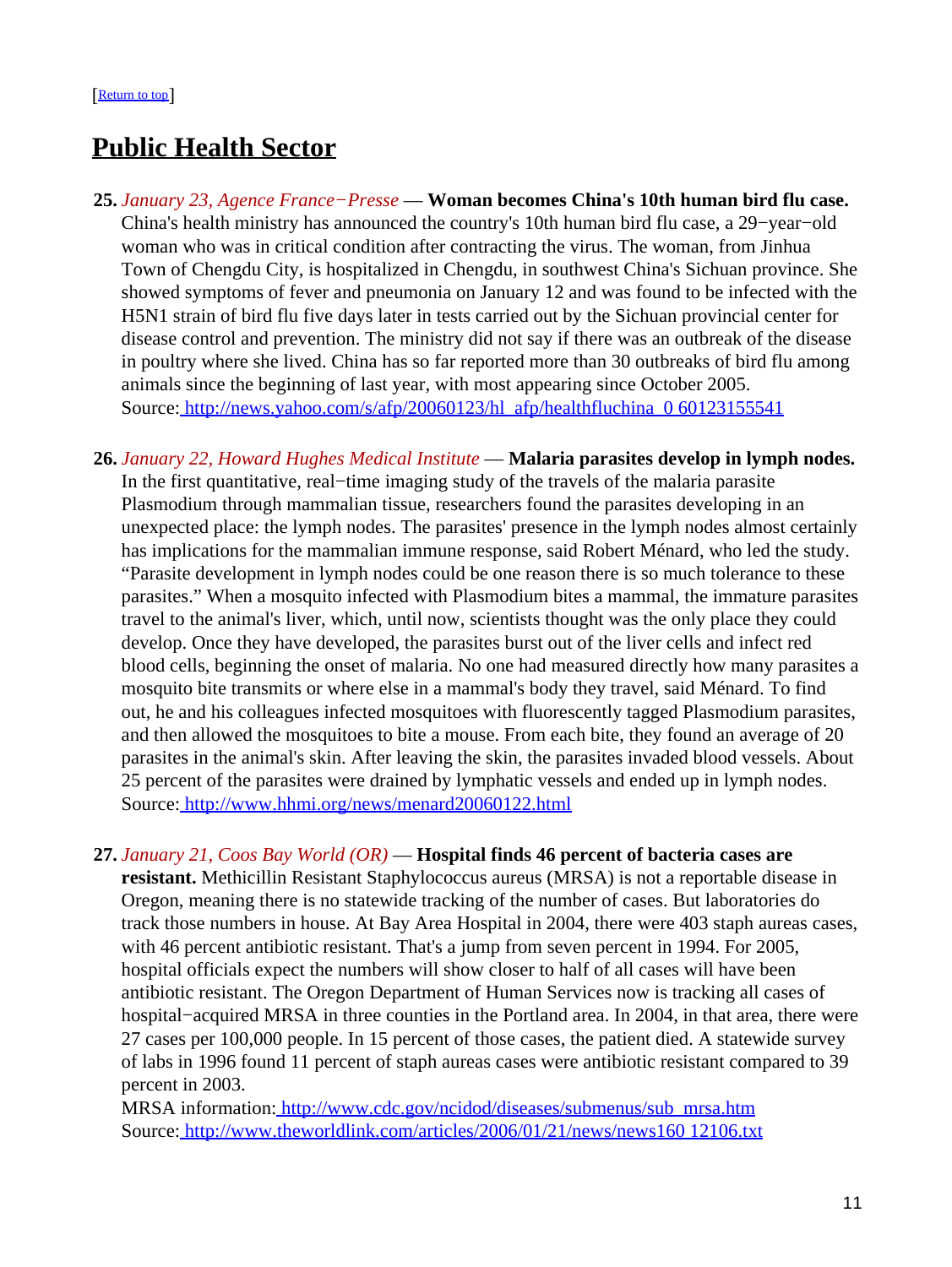**28.** *January 19, Nature* — **Bird flu virus mutations found in Turkish sample.** Scientists studying virus samples from the human outbreak of the H5N1 strain of avian flu in Turkey have identified three mutations. The first mutation involves a substitution in one sample of an amino acid at position 223 of the haemoagglutinin receptor protein. This protein allows the flu virus to bind to the receptors on the surface of its host's cells. This mutation has been observed in a father and son in Hong Kong in 2003, and in one fatal case in Vietnam last year. It increases the virus's ability to bind to human receptors, and decreases its affinity for poultry receptors. The same sample also contained a mutation at position 153 of the haemoagglutinin protein. Maria Cheng, World Health Organization (WHO) spokesperson, said, "it is not clear what role this particular change plays." Both samples showed a substitution of glutamic acid with lycine, at position 627 of the polymerase protein, which the virus uses to replicate its genetic material. This mutation has been seen in other flu sequences from Eurasian poultry over the past year. It signals adaptation to humans, said Alan Hay, director of a WHO influenza laboratory. "There is this glutamic acid–lysine flip. Glutamic acid is associated with flu−virus replication in birds, and lycine is in primates."

Source[: http://www.nature.com/nature/journal/v439/n7074/full/439248a .html](http://www.nature.com/nature/journal/v439/n7074/full/439248a.html)

#### [[Return to top](#page-0-2)]

### <span id="page-11-0"></span>**Government Sector**

**29.** *January 23, Government Accountability Office* — **GAO−06−238: Social Security Numbers: Stronger Protections Needed When Contractors Have Access to SSNs (Report).** Recent data breaches highlight how identity theft may occur when businesses share individuals' personal information, including Social Security Numbers (SSNs), with contractors. Because private sector entities are more likely to share consumers' personal information via contractors, members of Congress raised concerns about the protection of this information in contractual relationships. In response, the Government Accountability Office (GAO) examined (1) how entities within certain industries share SSNs with contractors; (2) the safeguards and notable industry standards in place to ensure the protection of SSNs when shared with contractors; and (3) how federal agencies regulate and monitor the sharing and safeguarding of SSNs between private entities and their contractors. GAO recommends that Congress consider possible options for addressing gaps in federal requirements for safeguarding SSNs shared with contractors. None of the seven agencies GAO talked to provided formal written responses. However, six of the seven agencies provided technical comments, which were incorporated as appropriate.

Highlights:<http://www.gao.gov/highlights/d06238high.pdf> Source[: http://www.gao.gov/cgi−bin/getrpt?GAO−06−238](http://www.gao.gov/cgi-bin/getrpt?GAO-06-238)

**30.** *January 20, GovExec* — **Homeland Security unit to consolidate aviation, marine assets.** In a long−awaited move, which took effect on Tuesday, January 17, the Department of Homeland Security Department's Customs and Border Protection bureau announced that it is consolidating all marine and aviation assets into an organization known as CBP Air and Marine, The new agency will command a force of 651 CBP Air and Marine officers and 500 pilots, and will manage 200 boats and 263 aircraft, said Lucia Ross, a CBP Air and Marine spokesperson. Day to day, Border Patrol sector chiefs will command assets in their area of operations along the northern and southern borders, while directors of air operations will exercise tactical control of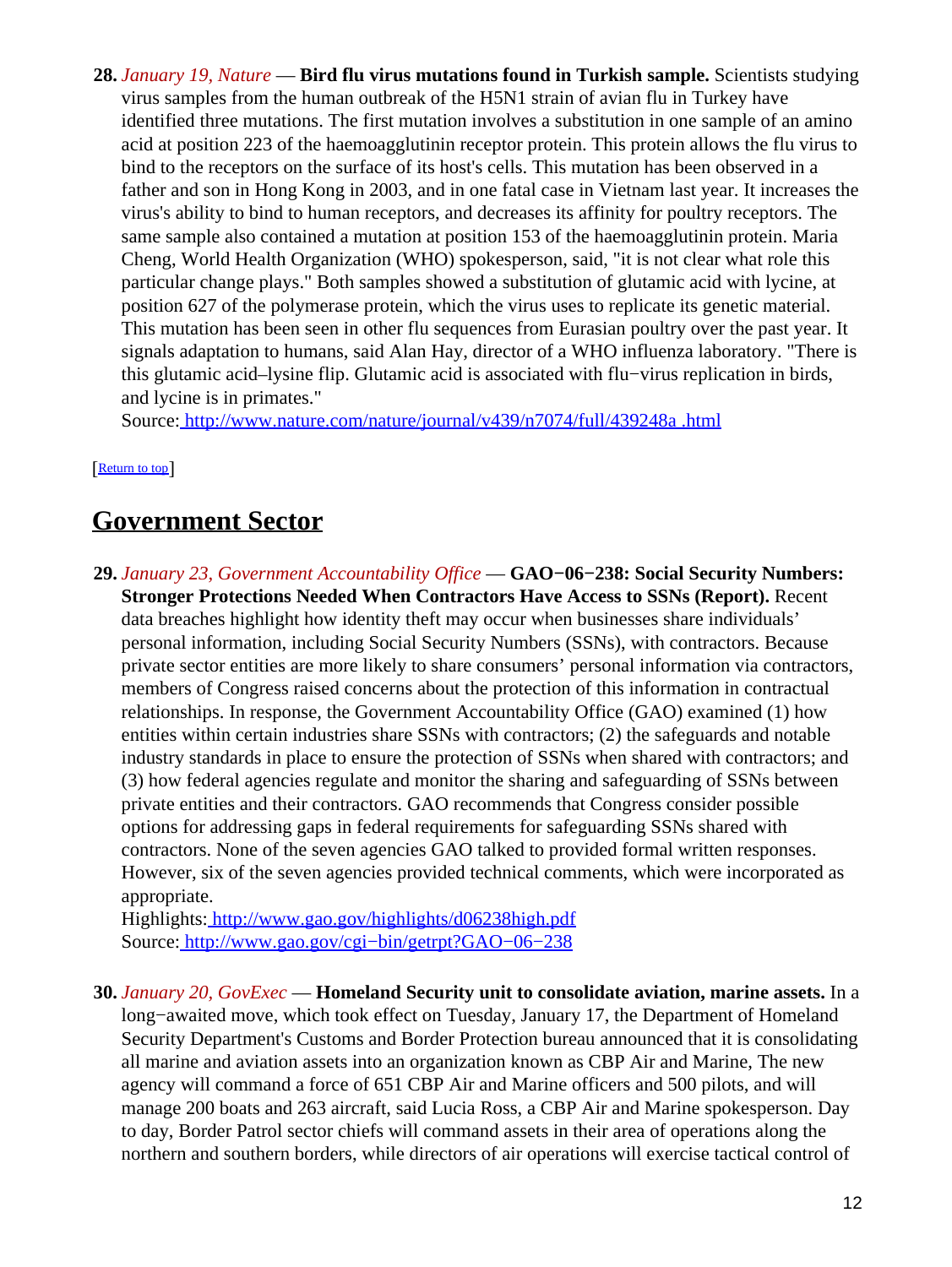marine assets in Miami, New Orleans and what is known as the Ramey Sector, which includes Puerto Rico and the Virgin Islands. Operational control of marine assets, like that of aviation assets, rests with the CBP commissioner, who ultimately will decide if assets need to be redistributed to better meet the bureau's priorities. Additionally, two new occupational specialties will be established to reflect the diverse working environments within the organization.

Source[: http://www.govexec.com/story\\_page.cfm?articleid=33209&dcn=to daysnews](http://www.govexec.com/story_page.cfm?articleid=33209&dcn=todaysnews)

#### [[Return to top](#page-0-2)]

### <span id="page-12-0"></span>**Emergency Services Sector**

**31.** *January 23, World Net Daily (OR)* — **Department of Defense to hold second nuclear exercise in South Carolina.** The Department of Defense (DoD) has scheduled a second major, three−day exercise to combat nuclear terrorism in the Charleston, SC−area. The goal is not prevention, but coping with the catastrophic results of a terrorist nuclear attack on a major U.S. port city. The military's Joint Task Force−Civil Support, headquartered at Ft. Monroe, VA, will host the three−day drill for commanders and representatives of other federal agencies that would be involved in managing the consequences of a 10−megaton nuclear blast, enough to inflict mass causalities and devastation on an American city. Like last summer's exercise, Summer Respond '05, the January 31 to February 2 drill is centered around a hypothetical blast that affects nearly half a million people across a 900−square mile section of tidewater South Carolina. The scenario assumes 10,000 fatalities and more than 30,000 injuries. Officials from the Department of Homeland Security, including the Federal Emergency Management Agency and senior Coast Guard brass will be on hand. Though the target of the attack is Charleston, no part of the exercise will actually take place there. Maj. Gen. Bruce Davis, the task force's commander, will oversee the exercise from Fort Monroe.

Source[: http://worldnetdaily.com/news/article.asp?ARTICLE\\_ID=48454](http://worldnetdaily.com/news/article.asp?ARTICLE_ID=48454)

**32.** *January 22, Daily Times−Call (CO)* — **Communication between Colorado county's emergency groups shaky, but likely to improve, officials say.** When Colorado emergency officials reviewed a June 8 training exercise designed to simulate a chemical weapons attack in Boulder County, CO, they cited a lack of coordination among the 17 participating agencies as the day's most persistent problem. During this exercise, members of different SWAT teams used incompatible hand motions to signal each other during mock raids, and emergency crews used incorrect terminology when coordinating their maneuvers over police radios. Similar communication problems arose five months later, when a November 10 chemical accident in Gunbarrel sent a toxic cloud into the air. Confusion among emergency crews led to hundreds of nearby residents receiving a series of contradictory warnings by phone, officials determined. Interim county emergency management director Justin Dombrowski is organizing another exercise for April 18 that will simulate a flood in Boulder on the scale of the 1976 Big Thompson Canyon disaster, which killed 145 people. The upcoming flood training will test emergency commanders' judgment when deciding how to tackle a massive emergency with limited manpower, he said.

Source[: http://www.longmontfyi.com/Local−Story.asp?id=5798](http://www.longmontfyi.com/Local-Story.asp?id=5798)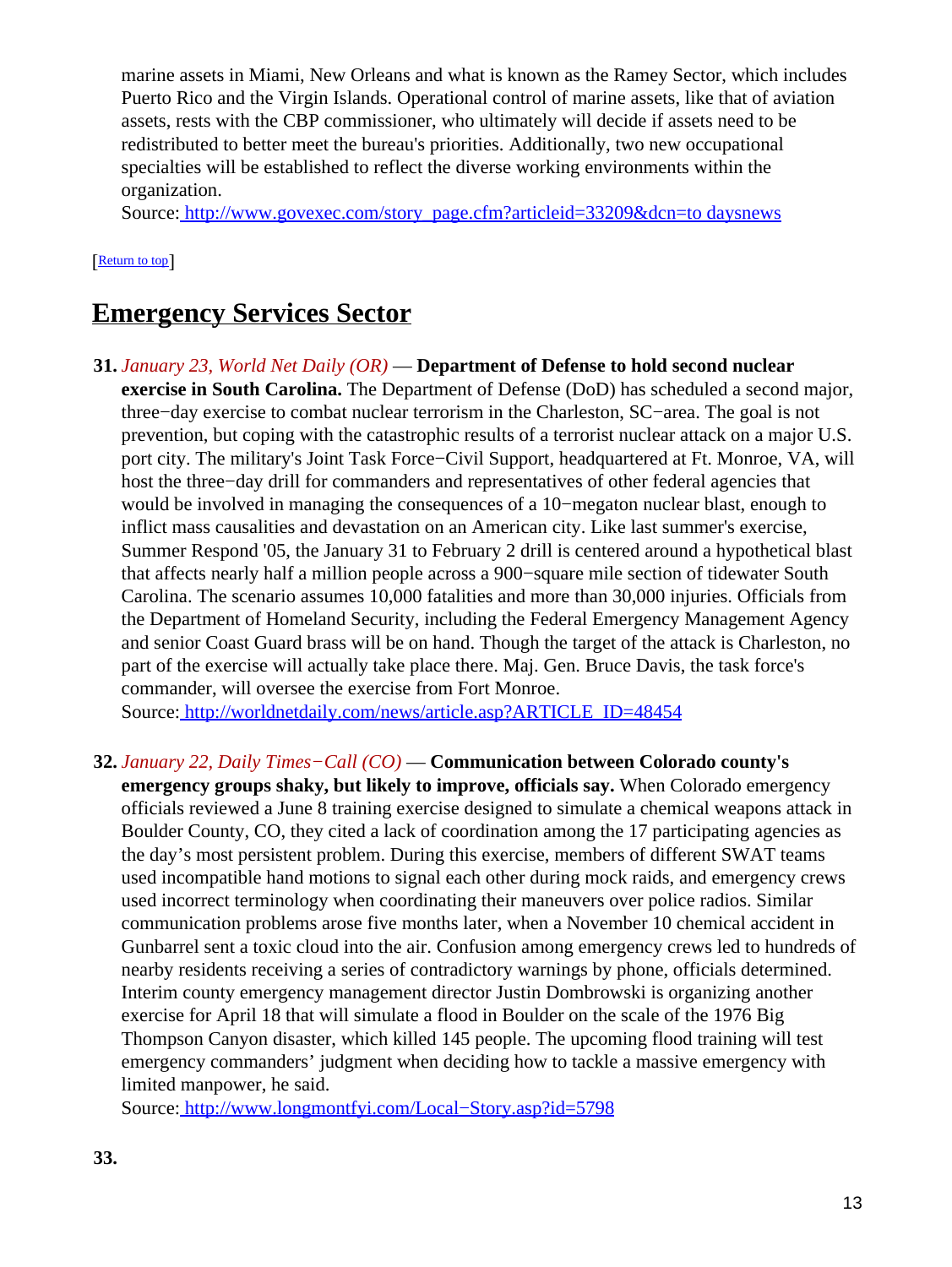*January 22, Canton Repository (OH)* — **Emergency communications improve in Ohio county.** Stark County is one of the fewer than 20 percent of Ohio counties that now have the technical ability to communicate with all first responders, local health departments and state agencies in the event of a large−scale emergency, such as a tornado or terrorist attack. In December, Stark County Sheriff Tim Swanson made countywide communications a reality by distributing hundreds of portable radios −− linked to the Sheriff Department's 800 MHz trunked radio system −− to all local police, firefighters and paramedics. The problem is that the 800 MHz system cannot be used for daily communications because there aren't enough frequencies to allow every police cruiser, fire truck. or squad car that may be out in the county at one time to communicate. Some contend this leaves many small departments vulnerable. Sheriff's Lt. Gary Shankle acknowledged the radios are not for daily use. "The main thing now is, in [large emergencies], communication capabilities are better by far," he said. "The goal is to make it for day−to−day communications." The sheriff's department and the City of Canton's police and fire departments are discussing combining frequency channels and might take daily communications a step closer to becoming a reality.

Source[: http://www.cantonrep.com/index.php?ID=265082&Category=9](http://www.cantonrep.com/index.php?ID=265082&Category=9)

**34.** *January 21, Associated Press* — **New devices allow for direct contact among first**

**responders in Oklahoma.** A \$30 million radio system that links city, county and state emergency workers was put in full−time use Monday, January 23. The radios replaced a 20−year−old communication system that required firefighters to contact dispatchers in order to get messages delivered to police. The new system will allow emergency workers direct contact. The system was paid for with funds gathered from a half−cent public safety sales tax that voters approved in 2000.

Source[: http://www.channeloklahoma.com/news/6316055/detail.html](http://www.channeloklahoma.com/news/6316055/detail.html)

**35.** *January 21, Billings Gazette (MT)* — **Montana police, deputies unite via radio.** When Yellowstone County, MT, Sheriff's Deputy Roger Bodine confronted a robbery suspect, city police officers were only blocks away and converging quickly. Bodine had intercepted the suspect after hearing reports of the robbery and shooting on his police radio, but he could not communicate that to them. The incident highlighted a longstanding flaw in the communication capabilities of the two local law enforcement agencies: Officers and deputies responding to the same emergency could not immediately talk to each other on their radios. For years, radio communication between deputies and police officers in Billings has been delayed because the two agencies use incompatible systems. The Sheriff's Office uses an ultrahigh frequency, or UHF, communication system, while the city uses an 800−megahertz system. As a result, officers and deputies could talk to each other directly only after asking a dispatcher to make the necessary connections at the communications center. The delay was problematic for both agencies, especially in emergencies. On Friday, January 20, leaders of the two agencies announced that the communication hole has been patched with the help of a \$40,000 federal grant. The officers' and deputies' individual radios will soon be programmed with the new frequency.

Source[: http://www.billingsgazette.com/index.php?id=1&display=rednew](http://www.billingsgazette.com/index.php?id=1&display=rednews/2006/01/21/build/local/55-police-radio.inc) s/2006/01/21/build/local/55-police-radio.inc

[[Return to top](#page-0-2)]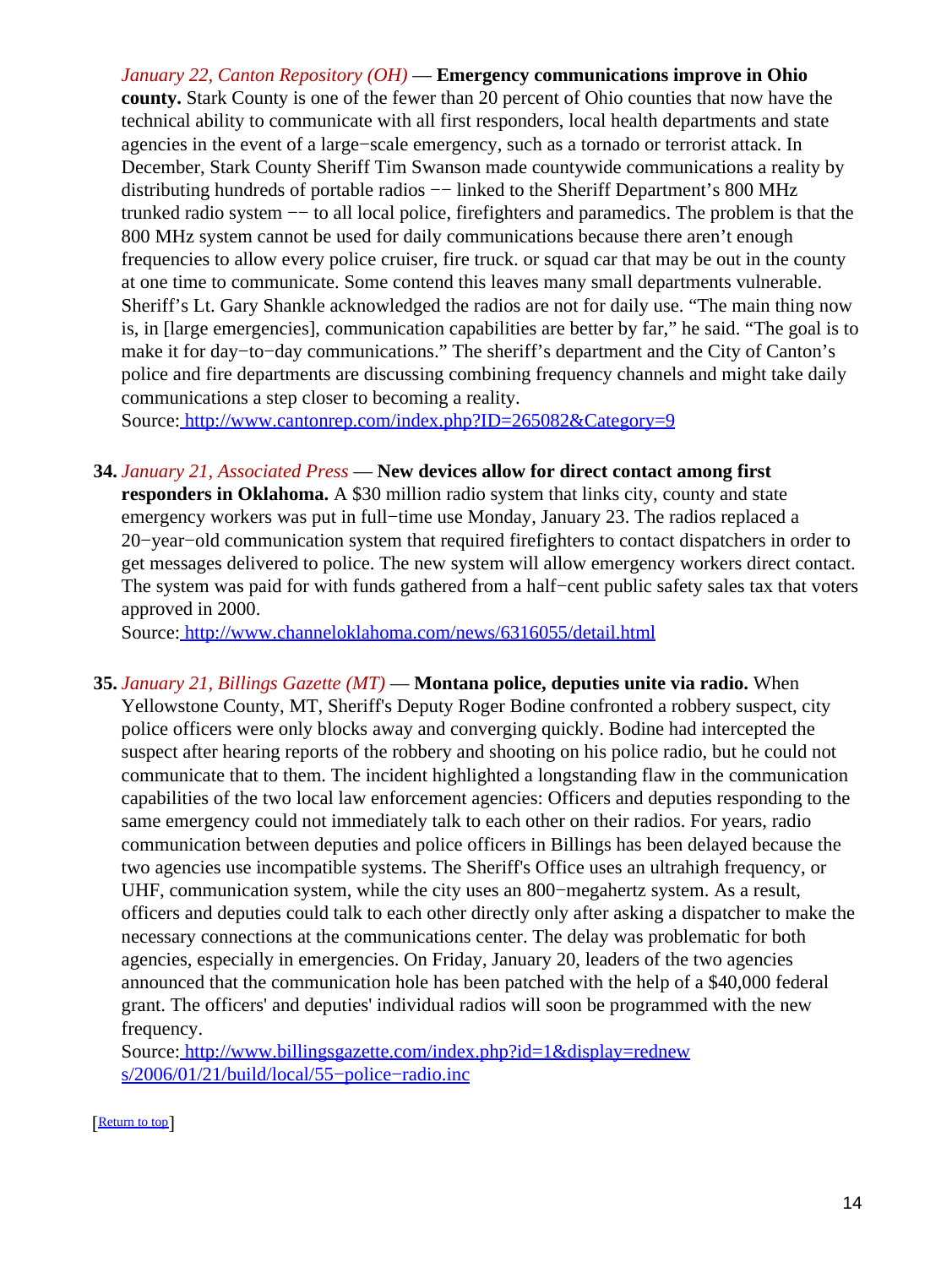# <span id="page-14-0"></span>**Information Technology and Telecommunications Sector**

- **36.** *January 23, Register (United Kingdom)* — **Trojan blitz poses as credit card warning.** Businesses in the United Kingdom faced a barrage of 115,000 e−mails containing a new Trojan on Friday, January 20, before anti−virus vendors scrambled out an update, according to e−mail filtering firm BlackSpider Technologies. The Trojan downloader malware −− called Agent−ADO −− comes in the payload to a message that poses as a warning about a user's credit card limits being exceeded. BlackSpider detected the malware at 9:10 a.m. GMT Friday, January 20. But it was three−and−a−half hours before the first anti−virus vendor used by BlackSpider issued a patch, once again illustrating the shortcomings of conventional anti−virus scanners in fighting fast–moving virus outbreaks. Infected emails commonly have the subject line "ERROR:YOUR CREDIT CARD OVERDRAFT EXCEED!" and an infected attachment, a packed executable file called FILE1185 which is 5592 bytes long. Analysis of the malware is ongoing. System administrators are encouraged to set up rules to block the malware at the gateway. Virus writers commonly use networks of compromised PCs to seed infection over a short space of time but the ferocity of the latest attack is unusual. Source[: http://www.theregister.co.uk/2006/01/23/trojan\\_blitz/](http://www.theregister.co.uk/2006/01/23/trojan_blitz/)
- **37.** *January 23, Information Week* — **Cisco security alerts serve as VoIP wake−up call.** Cisco Systems' revelation last week of two security alerts and fixes for CallManager, the processing component of its voice−over−IP (VoIP) technology, reminds us that while VoIP offers all sorts of benefits, there's no getting around its vulnerability as a software application. CallManager's vulnerability to denial of service attacks and attacks that would let users increase their access privileges seem mild compared with threats aimed at stealing customer data or blocking Website access. But as more voice communication travels over the Internet, reducing that threat becomes increasingly important. Cisco CallManager extends business telephony functions to IP phones, media−processing devices, VoIP network gateways, and multimedia applications. The denial of service and privilege−escalation vulnerabilities, for which patches are available, affect CallManager 3.2 and earlier, and some versions of CallManager 3.3, 4.0, and 4.1. Like Microsoft in the software market, Cisco is likely to be the main target of VoIP hackers because of its market−share leadership. Another danger lies in IT staff inexperience: VoIP hasn't been much of a target for hackers, and gaining the security know−how to protect those networks may not be top of mind during deployments, says Ofir Arkin, chief technology officer of network−management company Insightix Ltd.

Source[: http://www.informationweek.com/security/showArticle.jhtml?ar ticleID=177102457](http://www.informationweek.com/security/showArticle.jhtml?articleID=177102457)

**38.** *January 23, Business Week Online* — **Targeted Trojans on the rise.** It was a stealth cyberattack: Last November 18, an e−mail with a nefarious purpose was dispatched from an Internet address in the Tianjin province of China. The targets: individual employees of the U.S. and European military and pharmaceutical, petrochemical, and legal companies, according to e−mail security firm MessageLabs. Attached was an apparently innocuous Microsoft Word document with a news story from CNN. And it was designed to look like it came from a trustworthy source. In this case, the Trojan was a particularly insidious variety known as a targeted Trojan because it was directed at a specific recipient −− intended to infect the computer networks of American companies. When opened, the Word document could have become a ticking time bomb. Buried inside was special code that would allow hackers to take remote control of each employee's PC. Then, working from inside the corporate networks, the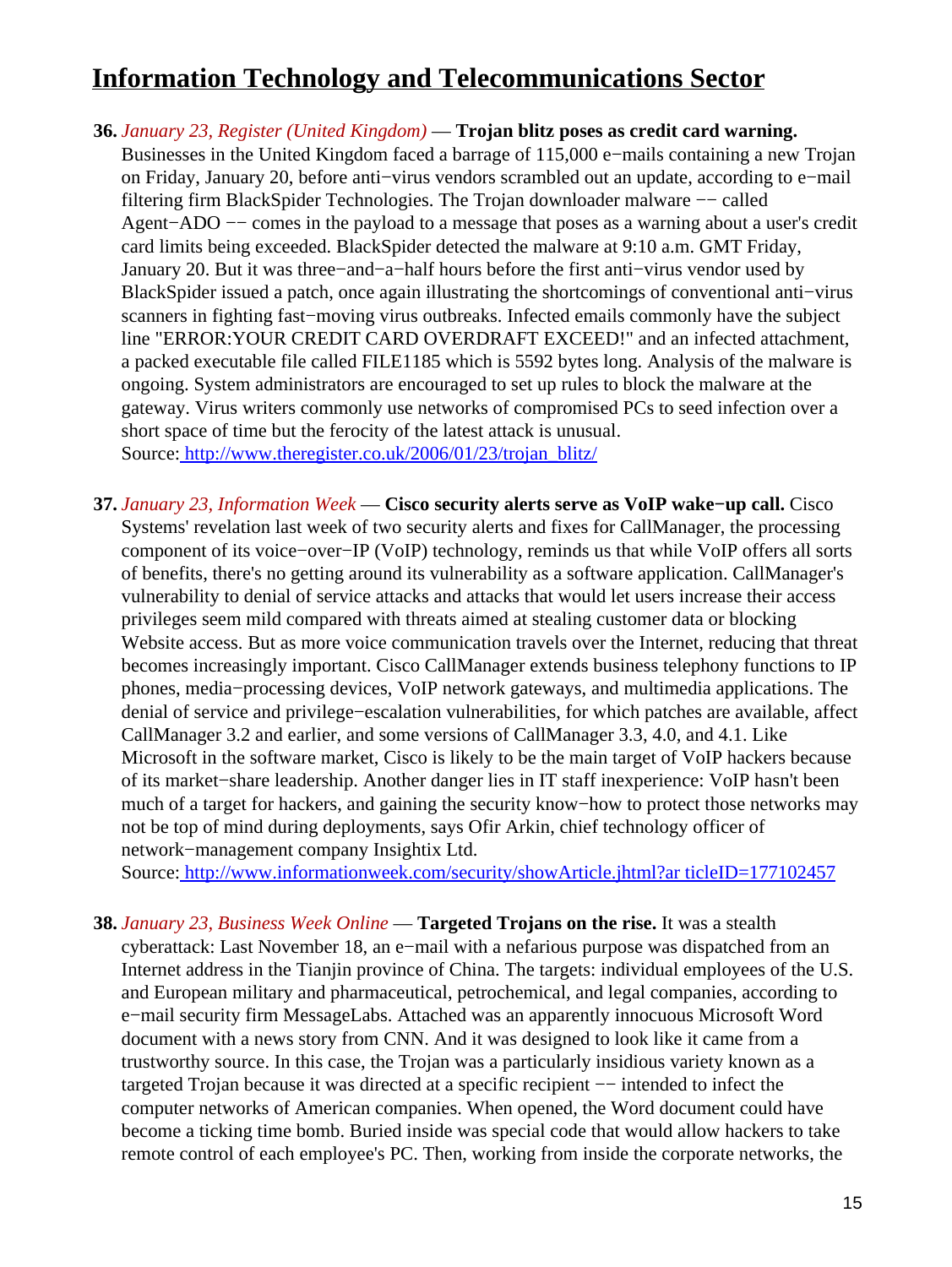hackers could steal corporate secrets or use the compromised computers to send spam and viruses. According to computer−security experts, spam, phishing e−mails, viruses, and worms will grow more slick and secretive in 2006.

Source[: http://www.businessweek.com/technology/content/jan2006/tc200 60123\\_003410.htm](http://www.businessweek.com/technology/content/jan2006/tc20060123_003410.htm)

- **39.** *January 23, CNET News* — **British parliament attacked using WMF exploit.** The British Parliament was attacked late last year by hackers who tried to exploit a recent serious Microsoft Windows flaw, security experts confirmed on Friday, January 20. MessageLabs, the e−mail−filtering provider for the UK government, said that targeted e−mails were sent to various individuals within government departments in an attempt to take control of their computers. The e−mails harbored an exploit for the Windows Meta File (WMF) vulnerability. The attack occurred over the Christmas period and came from China, said Mark Toshack, manager of antivirus operations at MessageLabs, who added that the e−mails were intercepted before they reached the government's systems. The vulnerability with the way that WMF images are handled by Windows was discovered in November 2005. In a WMF attack, exploit code is hidden within a seemingly normal image that can be spread via e−mail or instant messages. The attack was individually tailored and sent to 70 people in the government, MessageLabs said. It played on people's natural curiosity by purporting to come from a government security organization. The Trojan was hidden as an attachment called "map.wmf". Source[: http://news.com.com/British+parliament+attacked+using+WMF+ex](http://news.com.com/British+parliament+attacked+using+WMF+exploit/2100-7349_3-6029691.html?part=rss&tag=6029691&subj=news) [ploit/2100−7349\\_3−6029691.html?part=rss&tag=6029691&subj=new s](http://news.com.com/British+parliament+attacked+using+WMF+exploit/2100-7349_3-6029691.html?part=rss&tag=6029691&subj=news)
- **40.** *January 20, Secunia* — **HP−UX ftpd denial of service vulnerability.** A vulnerability has been reported in HP−UX, which can be exploited by malicious people to cause a denial of service. The vulnerability is caused due to an unspecified error in ftpd. This can be exploited to cause the daemon to become unresponsive.

Solution: Apply updates. http://itrc.hp.com http://www.hp.com/go/softwaredepot HP–UX B.11.23 (InternetSrvcs): Install PHNE 33414 or later. HP–UX B.11.11 (InternetSrvcs): Install PHNE 33412 or later. HP−UX B.11.04 (InternetSrvcs): Install PHNE\_34077 or later. HP–UX B.11.00 (InternetSrvcs): Install PHNE\_33406 or later. HP−UX B.11.11 (WUFTP−26): Install WUFTP−26 revision B.11.11.01.006 or later. HP−UX B.11.00 (WUFTP−26): Install WUFTP−26 revision B.11.00.01.005 or later. Source[: http://secunia.com/advisories/18543/](http://secunia.com/advisories/18543/)

**41.** *January 20, Tech Web* — **New worm corrupts Microsoft documents.** A new worm that already accounts for one in every 15 pieces of malicious code carries a "nuclear option" payload that corrupts data in a slew of popular file formats, a security company warned Friday, January 20. The Nyxem.e worm, said Finnish security firm F−Secure, carries code that instructs it to replace data in files with .doc, .xls, .mdb, .mde, .ppt, .pps, .zip, .rar, .pdf, .psd, or .dmp extensions with the useless string "DATA Error [47 0F 94 93 F4 K5]" on the third of the month. This list includes the native document formats for Microsoft Word, Excel, PowerPoint, and Access, as well as for Adobe PhotoShop and Acrobat. Nyxem.e is similar to the VB.bi/Blackmal/MyWife.d worm that climbed the charts earlier last week, added F−Secure. The worm arrives as an attachment to e−mail messages with a variety of subject headlines,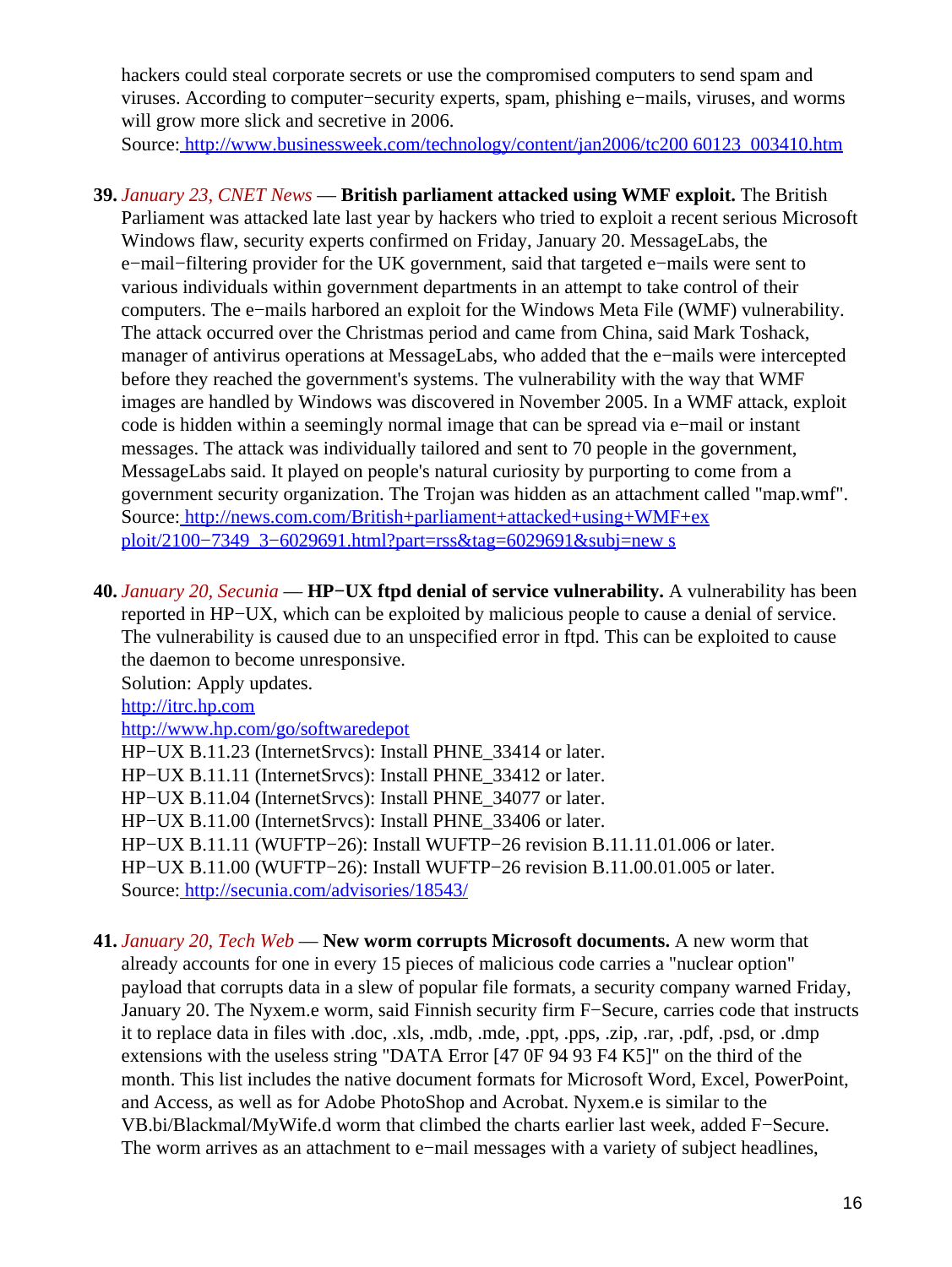<span id="page-16-0"></span>many of which tout porn with phrases. It also tries to delete selected security software, and can spread through shared folders as well as by hijacking addresses from infected PCs. Source[: http://www.techweb.com/showArticle.jhtml?articleID=177102371](http://www.techweb.com/showArticle.jhtml?articleID=177102371)

### **Internet Alert Dashboard**

**DHS/US−CERT Watch Synopsis**

**Over the preceding 24 hours, there has been no cyber activity which constitutes an unusual and significant threat to Homeland Security, National Security, the Internet, or the Nation's critical infrastructures.**

**US−CERT Operations Center Synopsis:** US−CERT is aware of a public exploit for a vulnerability in VERITAS NetBackup Volume Manager Daemon (vmd). The VERITAS NetBackup vmd listens on network port 13701/tcp. An attacker could send a specially crafted packet to the Volume Manager on a vulnerable system to cause a buffer overflow or a denial of service condition. Successful exploitation may allow may allow a remote, unauthenticated attacker to execute arbitrary code on a vulnerable system with root or SYSTEM privileges. More information about this vulnerability can be found in the following URL:

VU#574662 VERITAS NetBackup library buffer overflow vulnerability: <http://www.kb.cert.org/vuls/id/574662>

US−CERT strongly encourages users and administrators to review the following mitigation to address this vulnerability as soon as possible:

Review the Symantec Advisory SYM05−024 and apply the recommended updates to address this vulnerability:

<http://seer.support.veritas.com/docs/279553.htm>

[http://support.veritas.com/menu\\_ddProduct\\_NBUESVR\\_view\\_DOWNL OAD.htm](http://support.veritas.com/menu_ddProduct_NBUESVR_view_DOWNLOAD.htm)

Restrict access to the ports used by the NetBackup services.

Malicious Website Exploiting Sun Java Plug−in Vulnerability US−CERT is aware of an active malicious website that exploits a vulnerability in the Sun Java JRE. The initial report led US−CERT to believe the website was exploiting VU#974188. After further analysis, it was determined that the actual vulnerability being exploited was VU#760344. This vulnerability allows a Java Applet to bypass java security settings. Once these checks are bypassed, a remote attacker may be able to exploit this vulnerability to execute arbitrary code on the host machine. More information about these vulnerabilities can be found in the following URL:

VU#760344 Sun Java Plug−in fails to restrict access to private Java packages: <http://www.kb.cert.org/vuls/id/760344>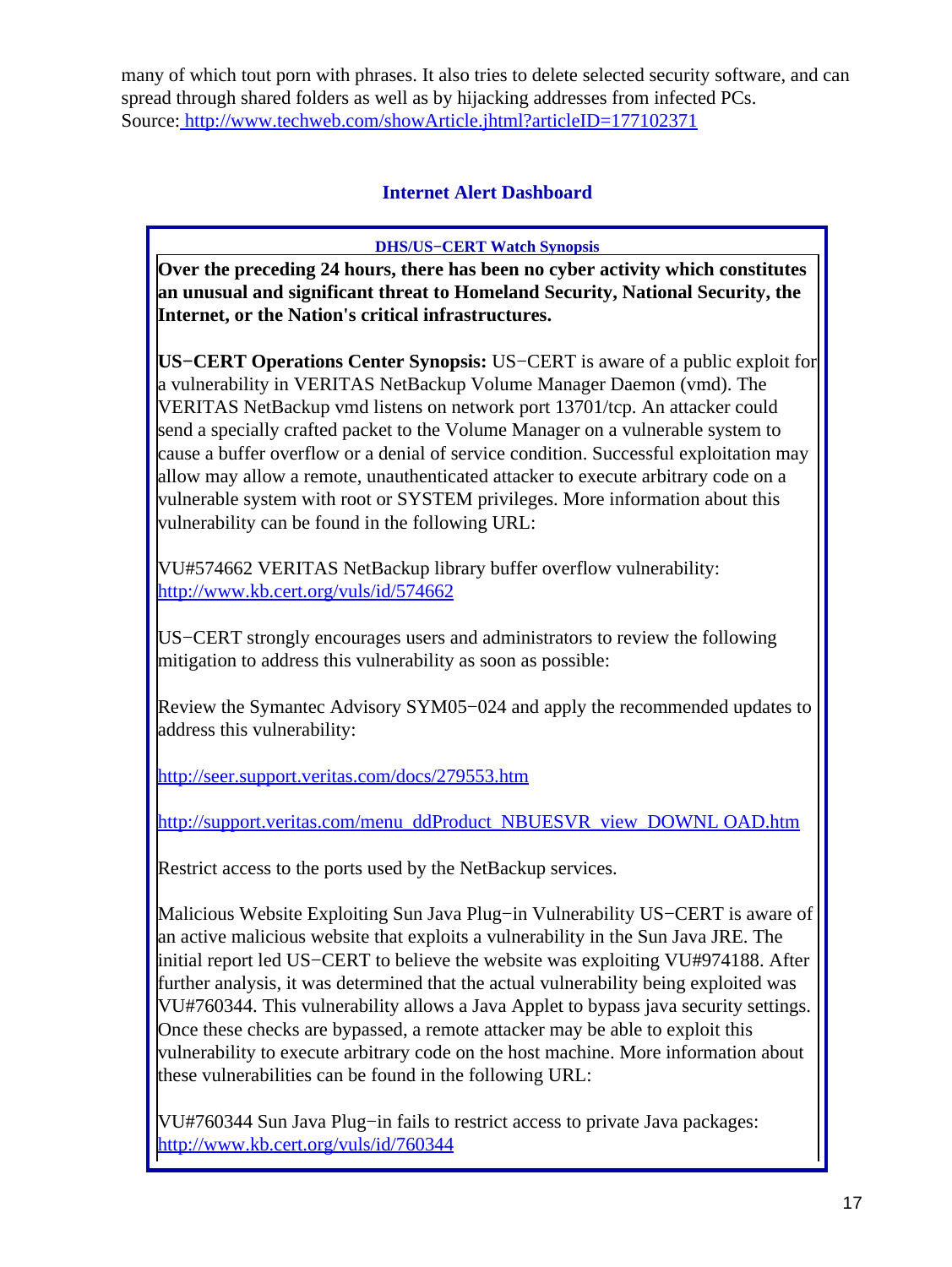| VU#974188 Sun Java Runtime Environment "reflection" API privilege elevation<br>vulnerabilities: http://www.kb.cert.org/vuls/id/974188<br><b>Current Port Attacks</b>                                                                                                                                                        |                                                                                                                                                                                                                                                 |  |
|-----------------------------------------------------------------------------------------------------------------------------------------------------------------------------------------------------------------------------------------------------------------------------------------------------------------------------|-------------------------------------------------------------------------------------------------------------------------------------------------------------------------------------------------------------------------------------------------|--|
| <b>Top 10 Target Ports</b>                                                                                                                                                                                                                                                                                                  | $ 1026 \text{ (win-pro)}$ , 6881 (bittorrent), 445 (microsoft-ds), 139<br>(netbios-ssn), 25 (smtp), 49200 (---), 41170 (---), 80<br>(www), 55556 (---), 65535 (Adoreworm)<br>Source: http://isc.incidents.org/top10.html; Internet Storm Center |  |
| To report cyber infrastructure incidents or to request information, please contact US-CERT at soc@us-cert.gov or visit<br>their Website: www.us-cert.gov.<br>Information on IT information sharing and analysis can be found at the IT ISAC (Information Sharing and Analysis Center)<br>Website: https://www.it-isac.org/. |                                                                                                                                                                                                                                                 |  |

[[Return to top](#page-0-2)]

П

## <span id="page-17-0"></span>**Commercial Facilities/Real Estate, Monument &Icons Sector**

**42.** *January 23, Reuters* — **Italy on guard but no evidence of Olympic threat.** Italy sees no firm evidence of a security threat to the Winter Olympics in Turin, but is alert to possible attacks by local and foreign militant groups, Interior Minister Giuseppe Pisanu said on Monday, January 23. Italy is gearing up to national elections in April, and the Games will run from February 10−26. Pisanu added that Italy had so far spent US\$110 million on security measures for the event, including the cost of some 9,000 additional policemen and other security staff, and expected the final bill to be higher. The minister said he was alert to local anti−train protesters, who could cause trouble during the Games. Environmental activists and residents of the Val di Susa valley, which connects the Olympic mountain venues, have demonstrated against a planned high−speed rail link between Italy and France that would cut through their valley. Italy has says it can deal with Olympic security alone, and has rejected an offer from NATO to provide troops. But Pisanu said NATO would supply one aircraft to help patrol the no−fly zone over the Olympic sites, which stretch from Turin to the French border. Source[: http://ca.today.reuters.com/news/newsArticle.aspx?type=sport](http://ca.today.reuters.com/news/newsArticle.aspx?type=sportsNews&storyID=2006-01-23T185032Z_01_L2344354_RTRIDST_0_SPORTS-OLYMPICS-COL.XML&archived=False) [sNews&storyID=2006−01−23T185032Z\\_01\\_L2344354\\_RTRIDST\\_0\\_SPORT](http://ca.today.reuters.com/news/newsArticle.aspx?type=sportsNews&storyID=2006-01-23T185032Z_01_L2344354_RTRIDST_0_SPORTS-OLYMPICS-COL.XML&archived=False) [S−OLYMPICS−COL.XML&archived=False](http://ca.today.reuters.com/news/newsArticle.aspx?type=sportsNews&storyID=2006-01-23T185032Z_01_L2344354_RTRIDST_0_SPORTS-OLYMPICS-COL.XML&archived=False)

[[Return to top](#page-0-2)]

# <span id="page-17-1"></span>**General Sector**

Nothing to report. [[Return to top](#page-0-2)]